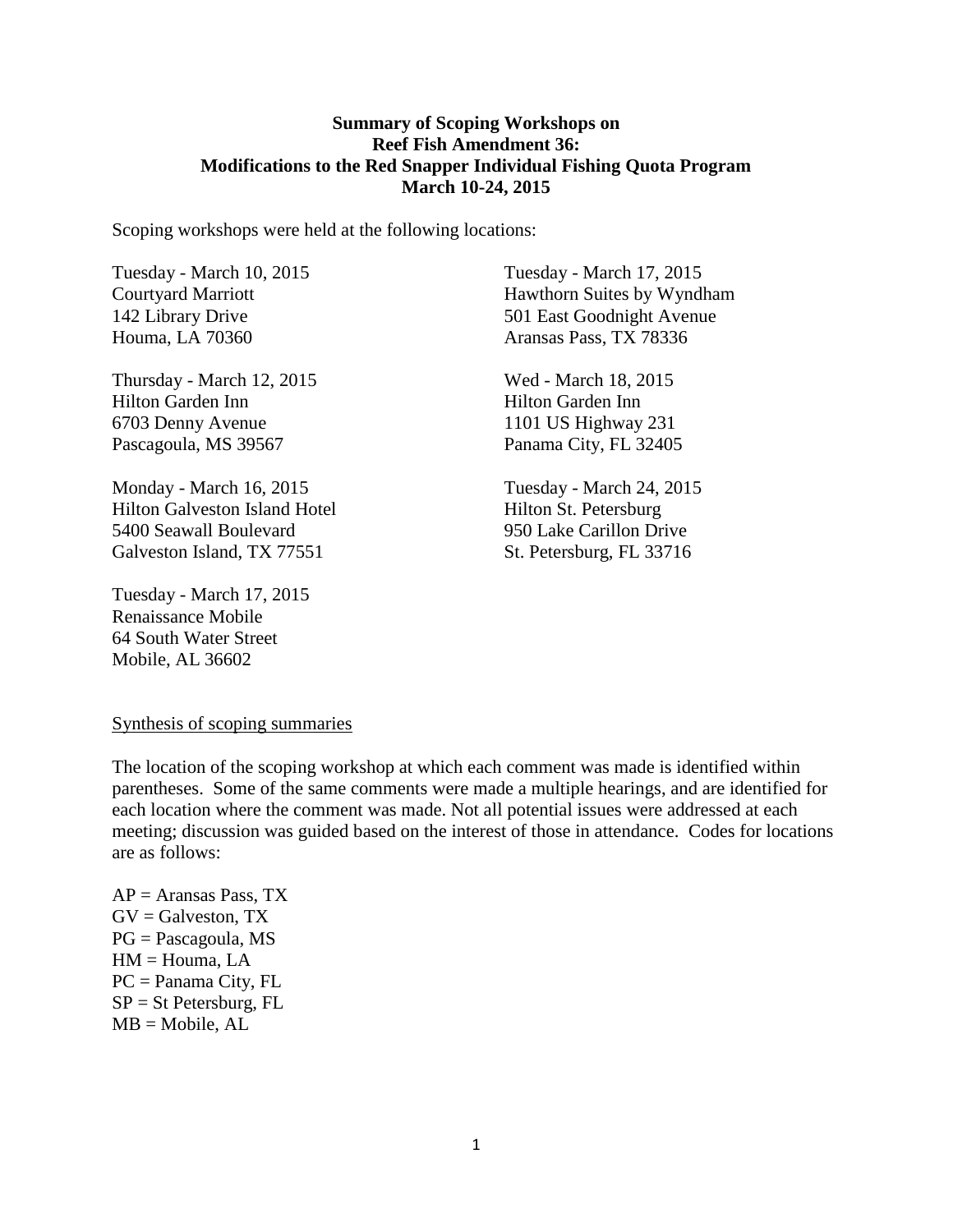### Program Eligibility Requirements

### **Should the future transfer of shares be restricted to only those shareholder accounts that hold a valid commercial reef fish permit?**

- No:
- Originated from a previous concern for a problem that has not materialized. Fishermen were concerned that shareholders would "sit on" and not fish distributed allocation, preventing attainment of optimum yield. (AP, SP)
- The program is working well and achieving its goals. Status quo adds stability to the program. (PG, GV, PC, SP)
- Red snapper is a public resource, and the public should be able to participate in the IFQ program without additional restrictions. (GV, PC, SP)
- Requiring shareholders to have a commercial reef fish permit could result in fishermen selling their boats and keeping their permits, resulting in a de facto fleet reduction. (PC)

# Yes:

 Only if you have a commercial reef fish permit should you be able to buy shares, catch, and land fish. (MB) The requirement to have a reef fish permit will help to reduce overcapacity, a goal of the program, so fleet reduction would be beneficial. (PC)

# **Should accounts with shares but without a commercial reef fish permit be allowed to harvest the allocation associated with those shares?**

No: (PC)

- This would allow more commercial fishing participants while commercial reef fish permits are under a moratorium and the fishery is still reducing overcapitalization. (MB, GV, HM, PG, GV, SP)
- Provisions are in place that define a commercial fishing boat. They would need to have VMS, and all other fishing requirements. It would disassemble the IFQ program. To land commercial fish, everyone should be required to have everything the commercial fishermen need to have. (MB, SP)
- This would complicate enforcement. (MB, PG, GV)
- Does not align with goals of the program or the purpose and need of Amendment 36. (PG, SP)

### **Should shareholders not actively engaged in fishing be allowed to transfer their shares and allocation to other shareholders?**

No:

- Fish houses need to secure allocation for bycatch and small shareholders, and allowing this practice benefits retiring fishermen. (PC)
- If someone is required to fish their allocation, they will do so. Then, others will no longer be able to buy that allocation ("lease") from them, which will increase dead discards. (SP)
- Businesses have built stable business plans, and if you start to restrict one component of it, then you hurt the business plan. (SP)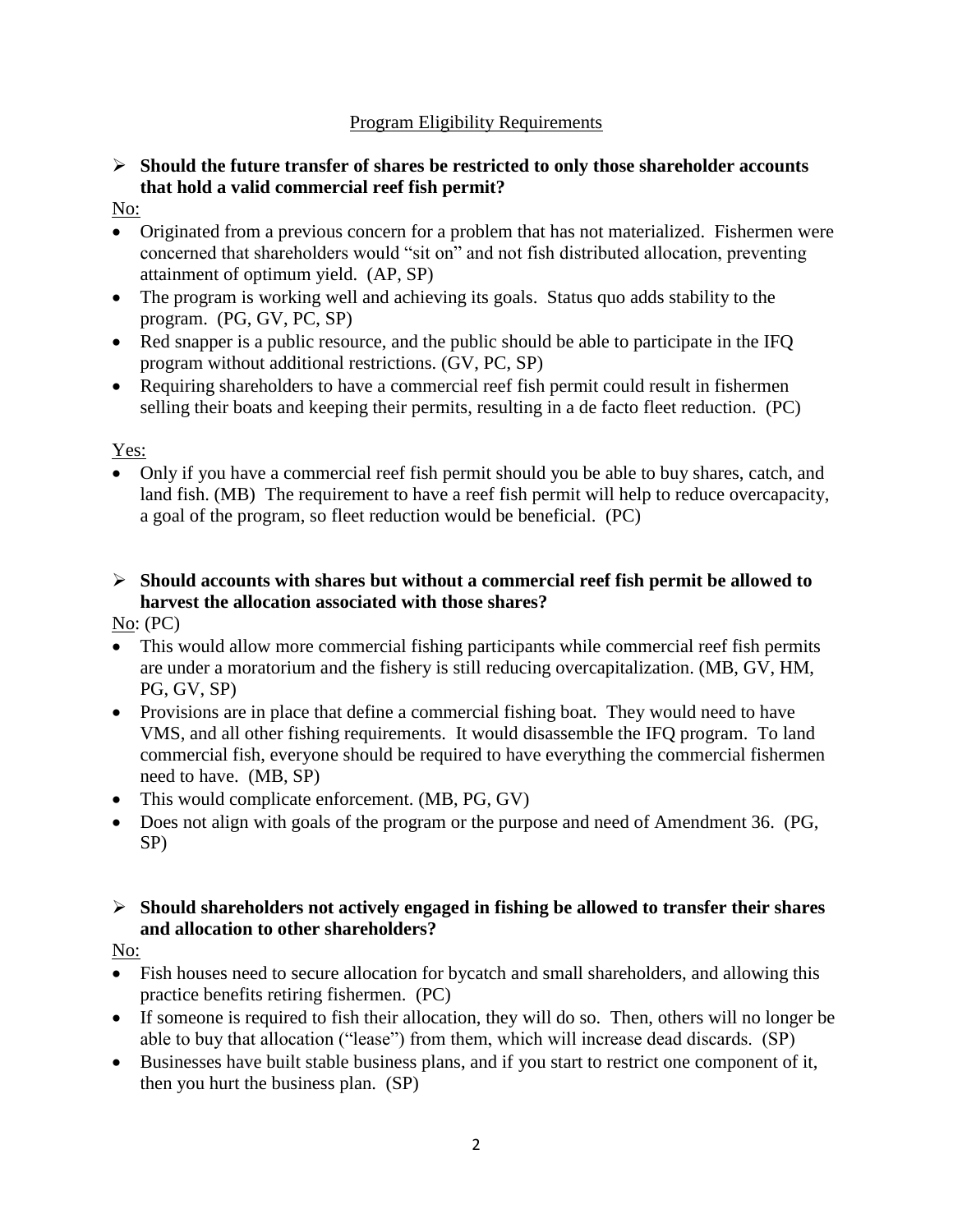### Inactive Accounts and Redistribution of IFQ Shares to Address Regulatory Discards

#### **Should the closure of accounts and redistribution of shares in accounts that have never been activated in the current system be allowed if the accounts are not active by a specified date?**

No: 1% is a great margin for any program. Leave it like it is. (PG)

Yes: Redistribution should only be considered for accounts that have never been active or inactive for a decade. (MB)

#### **Should shares be redistributed from inactive accounts to those with no or small shares or to new entrants to reduce regulatory discards?**

- No. Redistribute shares from inactive accounts to:
	- o people in the program today. (PC)
	- o historical participants. (PC)
	- o people who have been actively fishing. (PG)
	- o only among red snapper IFQ shareholders. (MB, GV)
	- o grouper-tilefish IFQ shareholders, to assist with bycatch. (SP)
	- o NMFS permit bank to sell the allocation associated with inactive shares. (MB)
- Yes. Shares from inactive accounts should be made available for public purchase or distributed to small entities rather than large current shareholders.

#### Increasing access for small shareholders and new entrants

- Redistributed shares should not just be given away. New entrants can buy shares from current shareholders. (MB, GV, PG)
- Implement a federally backed loan program for IFQ share purchases, e.g., the Pacific Northwest federal fishery program. (HM, PC, SP) Consider a cap on the amount financed to new entrants and small shareholders. (PC)
- Inactive shares could be purchased at market price from a quota bank. (AP, PC)

### **Should shares from inactive accounts be redistributed to address the reduction of regulatory discards through permit banks or NMFS administration.**

- Establish some type of centralized management account (through a fish house or some umbrella entity) to hold allocation, and a fisherman can access it to get allocation through the fish house or entity. (SP)
- Providing allocation for red snapper discards in one area means less allocation and more discards in other areas. It may be possible to exchange allocation between species. (MB)
- The fish in inactive accounts need to be harvested. A quota bank could be used to address the issue of dead discards. The allocation could be distributed to all reef fish permit holders, not just IFQ share owners. (GV)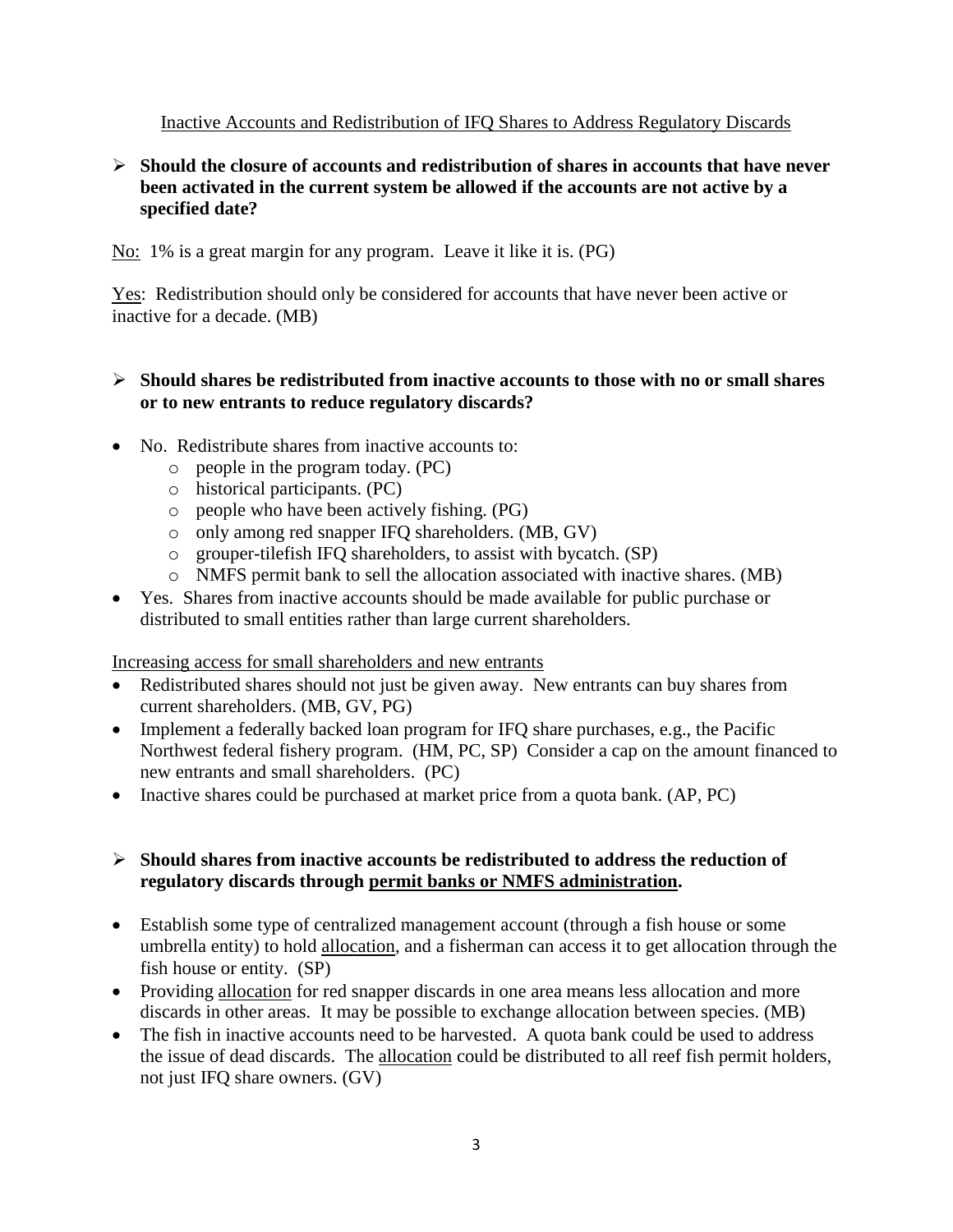- Allow the allocation in inactive accounts to rollover and be distributed among active accounts. (PG) Shareholders of the inactive accounts would be notified, but in the meantime, the allocation would not be wasted. (SP)
- Shares or allocation should be redistributed through established industry quota banks. (SP)
- Inactive shares should be put into a quota bank. They could be used to manage the program more efficiently, like for discard mortality and better conservation of the resource. Also, they could be made available for use in pilot programs (i.e., commercial/recreational hybrid programs and research). (AP)
- Use the value from inactive shares to cover any additional fees under consideration for the commercial sector, or for law enforcement. (MB)

### **In the event of future increases to the commercial red snapper quota, should the quota increase be distributed to new entrants and small shareholders?**

No. Increases in quota should benefit current shareholders. (AP)

### Full retention requirements to address regulatory discards

- **Should the commercial red snapper minimum size limit be removed, requiring commercial fishermen to retain all caught red snapper?**
- **Should the full retention of all commercially caught red snapper be required?**

No: (SP)

- Non-IFQ commercial fishermen catch red snapper, too, and fishermen may not be willing to transfer their allocation. There would be no way to stay within the available allocation unless it is increased substantially. Discard mortality is a by-product of not having enough allocation. (MB, PC)
- Sounds like a good idea, but hard to execute, enforce, and is impractical. (PG, PC, MB)
- There may not be a market for smaller fish. (MB)
- Should be fishermen's choice for what kind of fish they want to keep. (MB)
- If there is a species or sub-allocation of a species in a full retention fishery, and all the allocation gets used up, if you interact with that species, all fishing stops. A full retention program would require you to fully retain the species whose fishery is completely closed because of the full retention policy. (AP, PC)

Yes:

- Eliminating the minimum size limit and implementing full retention will allow the marketbased system to work to its full potential. It will teach fishermen to fish smarter and more efficiently. Making fishermen keep everything they catch will make them behave more conscientiously. (GV)
- Doing both of these together would reduce discards. (SP)
- There is a market for small fish and good prices for them, and fishermen target smaller hooks, leaving the breeding stock in the water, so support for eliminating minimum size limit, but not full retention. (MB, AP)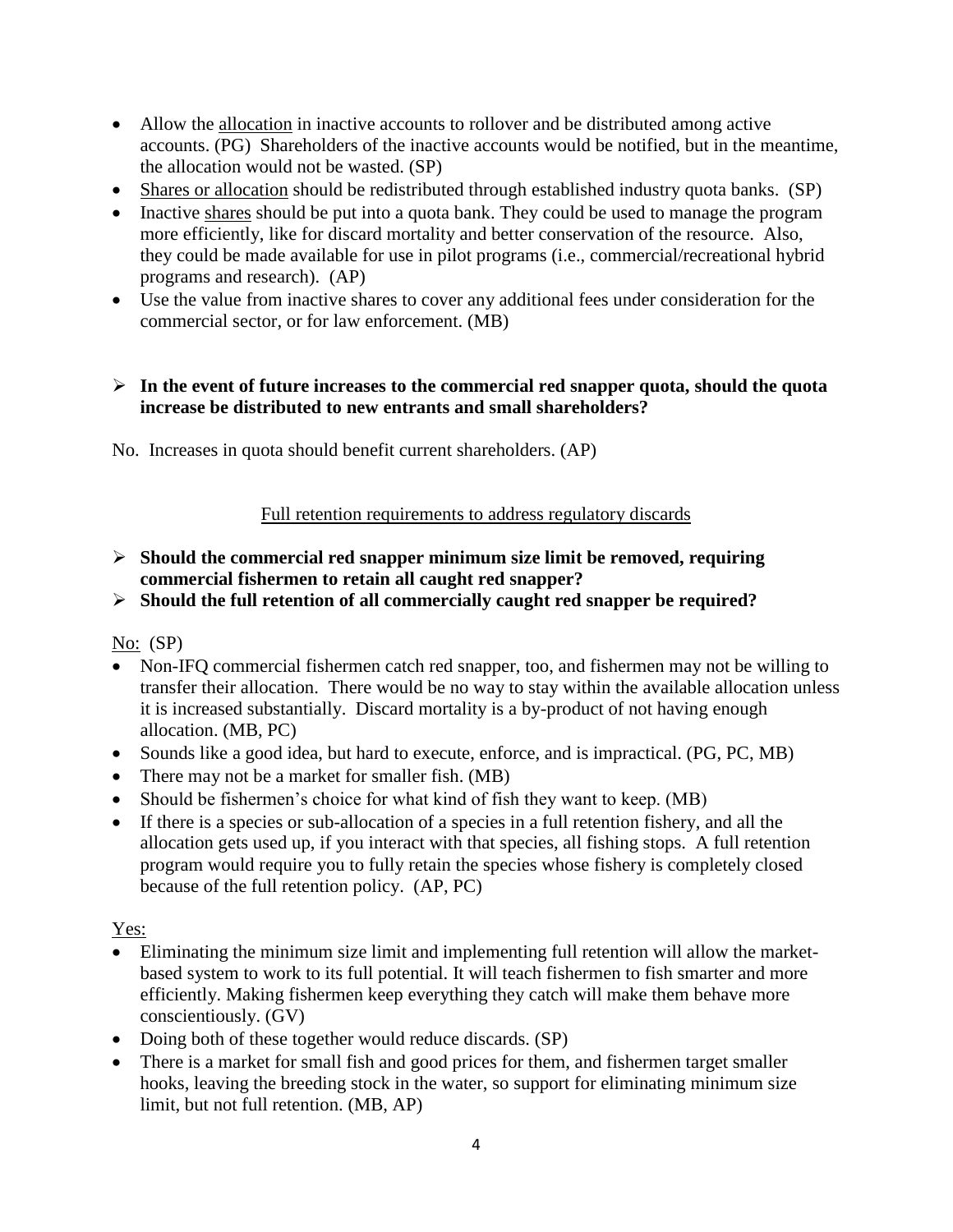- Create a quota bank for fishermen to use for smaller fish that would now be retained, which would offset and reduce the dead discard uncertainty buffer [that is built into the red snapper quota]. (PC, HM, SP)
- To get rid of discards, every fish caught needs to be landed and sold. Fish caught above allocation should be kept and sold with the money from the sale of the fish going into a government account. The fisherman has 30 days to find allocation with no fine/penalty. If he can't cover the allocation, the government gets the funds which go towards the costs of the program or improvements in the program. (SP)

### Not a problem worth addressing:

- Typically, commercial fishermen aren't going to hang around and catch the wrong size or species of fish. They are already policing themselves. (PG)
- There isn't data to justify worrying about regulatory discard on the commercial side. The snapper population has exploded, so it's obviously not a biological issue. (PG)

#### Caps on the Use or Possession of IFQ Shares and Allocation

- **Should caps on the amount of IFQ allocation held by and entity be established?**
- **Should caps on the amount of IFQ allocation landed by a single vessel be established?**
- **Should a cap on the amount of shares or allocation a non-reef fish permitted shareholder may possess be established?**
- No support for caps or limits caps on annual allocation for vessels or a single entity. (MB, SP)
- Current share caps is working fine. Adopting new caps would not necessarily change economic efficiency of the program and would affect investment in the fishery among related accounts. (PG, AP, MB)
- Would hurt the effort of reducing overcapacity (GV) and would limit what a vessel can harvest, directly capping what a person can make. (PG)
- Caps can be circumvented. (PC)
- Caps do not promote conservation. (SP)
- Different caps should not be established dependent on whether a shareholder has a commercial permit.

#### Requirements for the Use of Shares and Allocation

#### **Should use-it or lose-it provisions be established?**

#### No:

• The broker situation takes care of itself. In the derby days or even pre derby, as people got older, they hired captains to run their boats. The current use of the IFQ program is no different. Some of the active shareholders do the same as we've always done. They have someone run their boat or just sell their allocation. (HM)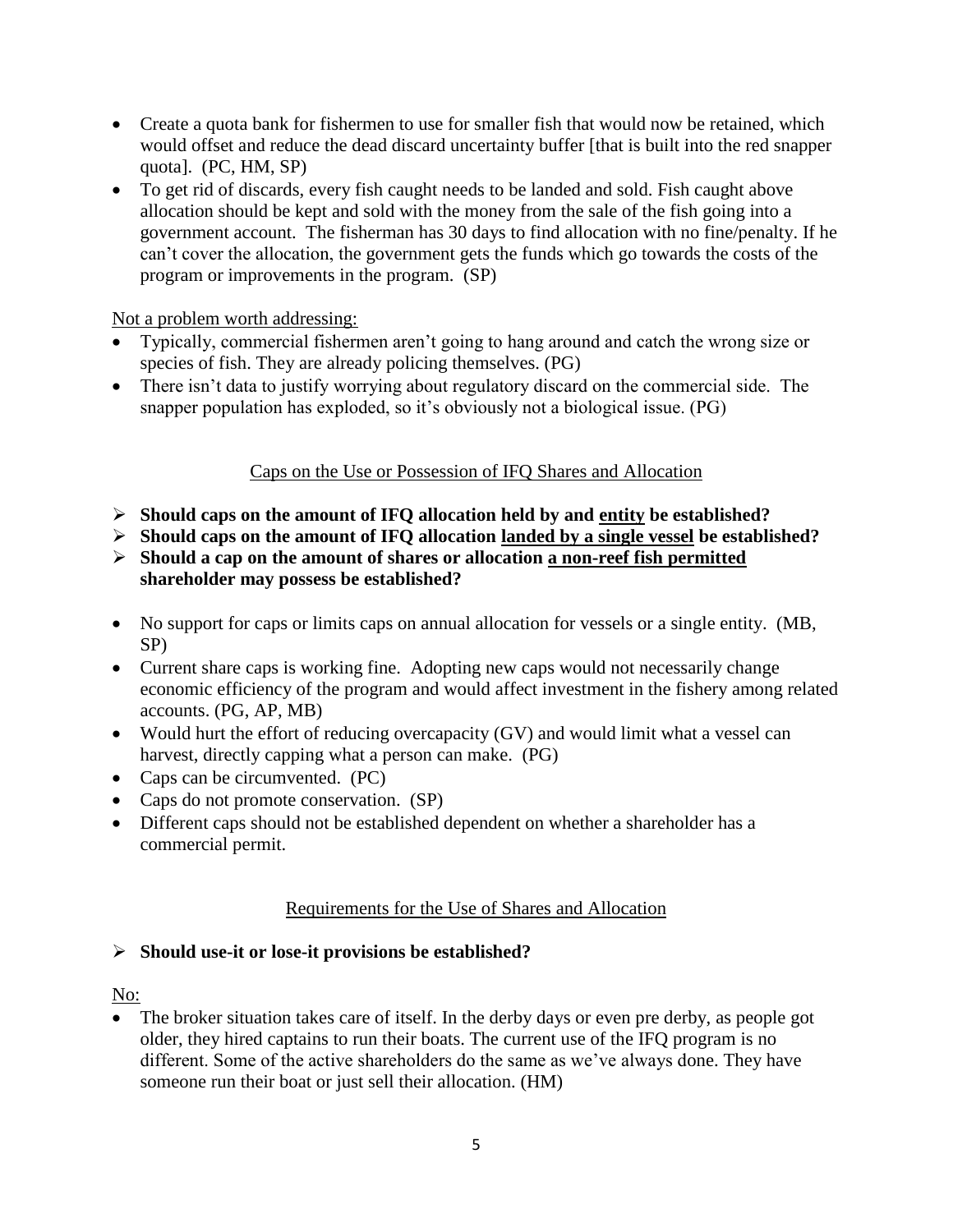- Here in Louisiana we're in a pure red snapper environment. Forcing me to stay on my boat rather than sell my allocation or hire a captain would exacerbate the by catch issue. Captains would continue fishing rather than lease to people in the south east who don't have snapper quota, but are catching snapper because the population is expanding. (HM)
- Leave it alone, the current framework is working fine. The beauty of the system is that it is flexible. One fisher's boat breaks down, another fisherman can use quota. Exclusion is a problem for those on the outside, but not for those on the inside of the IFQ program. By restricting brokering, you would be closing the door of opportunity for others. There is no market advantage or biological advantage to do so. (GV)
- Unless distributed allocation is not being harvested, this is not needed. (PC)
- Supports being able to use the allocation distributed from one's shares, or to sell it (allocation) to other fishermen that have a reef fish permit. (SP)
- Every year, some allocation is left on the table, and they don't want to lose it through additional restrictions. (SP)

# **Should restrictions be placed on the sale of IFQ allocation and shares?**

### No:  $(PC)$

- Some people are long-term fishermen who are leasing their fish out to others for various personal reasons, and are not brokers per se. It would be difficult to separate the different users and restrict them. (GV)
- Fishermen find quota if they need it; leasing and brokering when practicable to assist one another. If someone wants to buy quota, they can and, local fishermen help other fishers get quota to use for bycatch. Fishermen that have available quota can capitalize on those fishermen out on the water and have them bring in fish for them as dealers to fill orders. Dealers hire fishermen to fish and can provide them quota if they don't have enough in their IFQ account. Fishermen can change behavior to avoid bycatch when no allocation is available. (GV)
- Selling allocation means the fish still get caught. What does it matter who catches them? (MB)
- Investment in the program has been heavy by fishermen. Why should they have restrictions imposed on them? (SP)
- It does not help conservation. (SP)
- It would restrict new entrants and those who are retiring and getting out of the fishery. (SP)
- A person might have more than one account, and restrictions would prevent him from transferring allocation between accounts. (SP)
- It does not align with the goals of the IFQ program. (SP)
- Recent discussions of restricting allocation have resulted in people fishing their allocation instead of selling it ("leasing") because they are afraid of losing their shares if they don't fish them. (SP)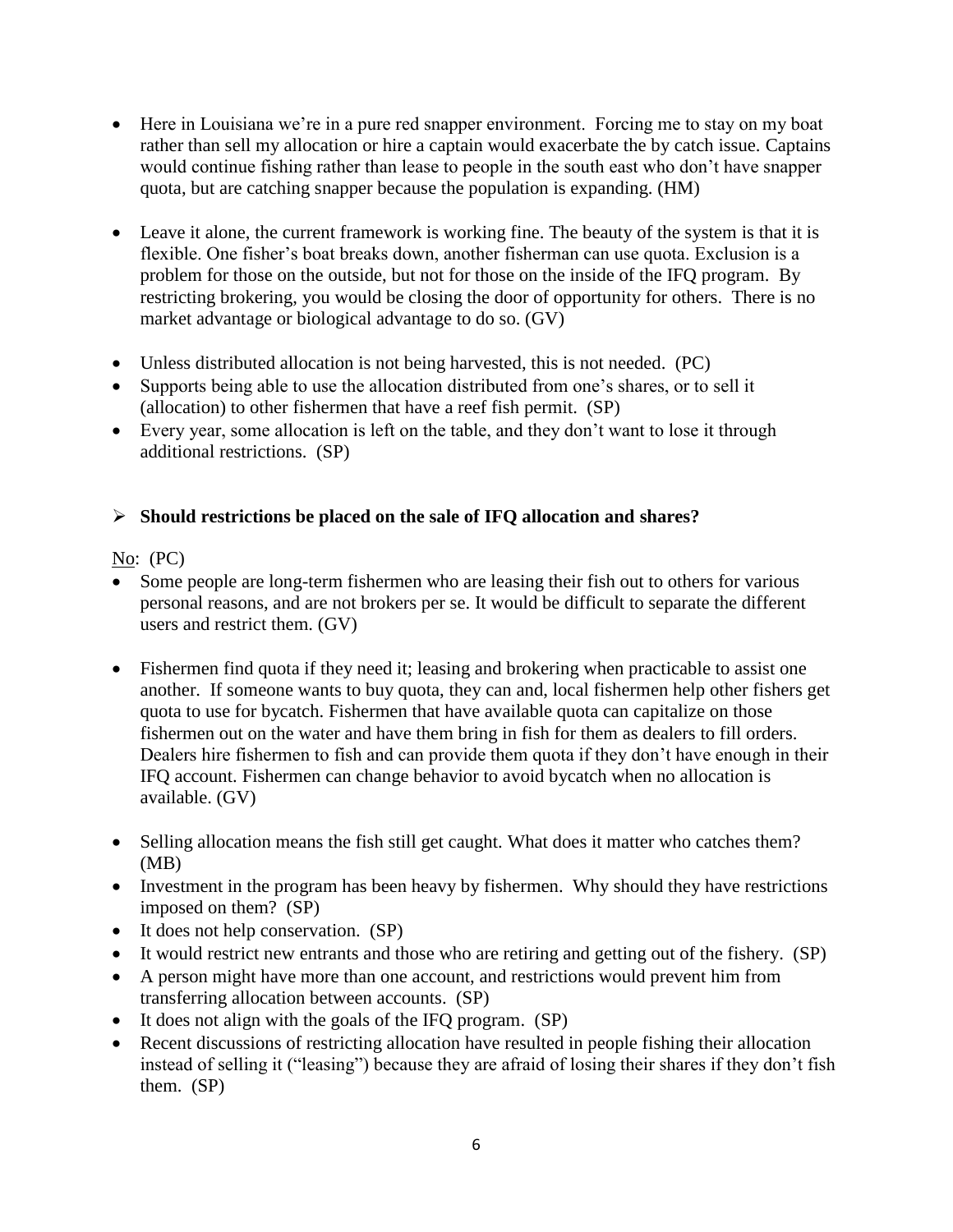# **Should unused IFQ allocation be allowed to roll-over for use in the following year?**

# No:

- This could complicate the process, harm the market, and could affect the quota the following year. (PC)
- Unused allocation builds the stock for the following year, which increases the quota. It's a good conservation method for the future. (SP, PC)
- Allocation must be used by the end of the year or you lose it. Keep status quo. (SP)

# Yes:

- Rollover, if done well, would serve the primary program goals well. Roll-over should be permitted when a commercial shareholder has issues that make it impossible for fishing to occur. Council will have to constrain what would constitute an emergency, or restrict the frequency a person could roll-over allocation. The roll-over should allow fishermen to catch their fish but not artificially manipulate the market by withholding quota into the following year. A derby at the end of the year could be avoided by reducing the roll-over quota by a certain percentage, rather than allowing the entire allocation amount to roll-over. (AP)
- Could establish a provision for people who buy allocation ("lease fish") to have a buffer of 10% of their on-board poundage. Those accounts would start with a negative balance at the beginning of the next year. (PC)
- Banking and borrowing may be an appropriate use for rollover of unused allocation, for the individual or the fleet as a whole. (SP)
- There are a lot of reasons the fish aren't caught in a year; weather, engine failure, personal reasons, etc. Unharvested allocation should be rolled over so people can catch their fish the next year. (PG)

# **Should a "lease-to-own" provision be considered?**

# No:

- Could reduce availability of quota to new entrants and small shareholders because shareholders would stop selling allocation because they don't want to give up shares. A credit towards ownership arrangement should be done on an individual level rather than at the agency level. (HM, PC, SP)
- Some of this may already be going on among private entities. NMFS should not be a part of these private business transactions. (PC, SP)
- Concern that shareholders would be forced to give up their shares. (PC)
- An IFQ is an economic and conservation tool. This proposal does not promote conservation and it devalues allocation and shares. (SP)
- New entrants have to buy allocation ("lease"). New entrants do not need the government to intervene for them. No welfare program is needed. Government loan program would be acceptable for fishermen or new entrant to invest in the fishery. (SP)

# Yes:

 The guy buying allocation should get credit. He should not have to be dependent on the seller indefinitely. Sooner or later, he should get credit for being the fisherman catching the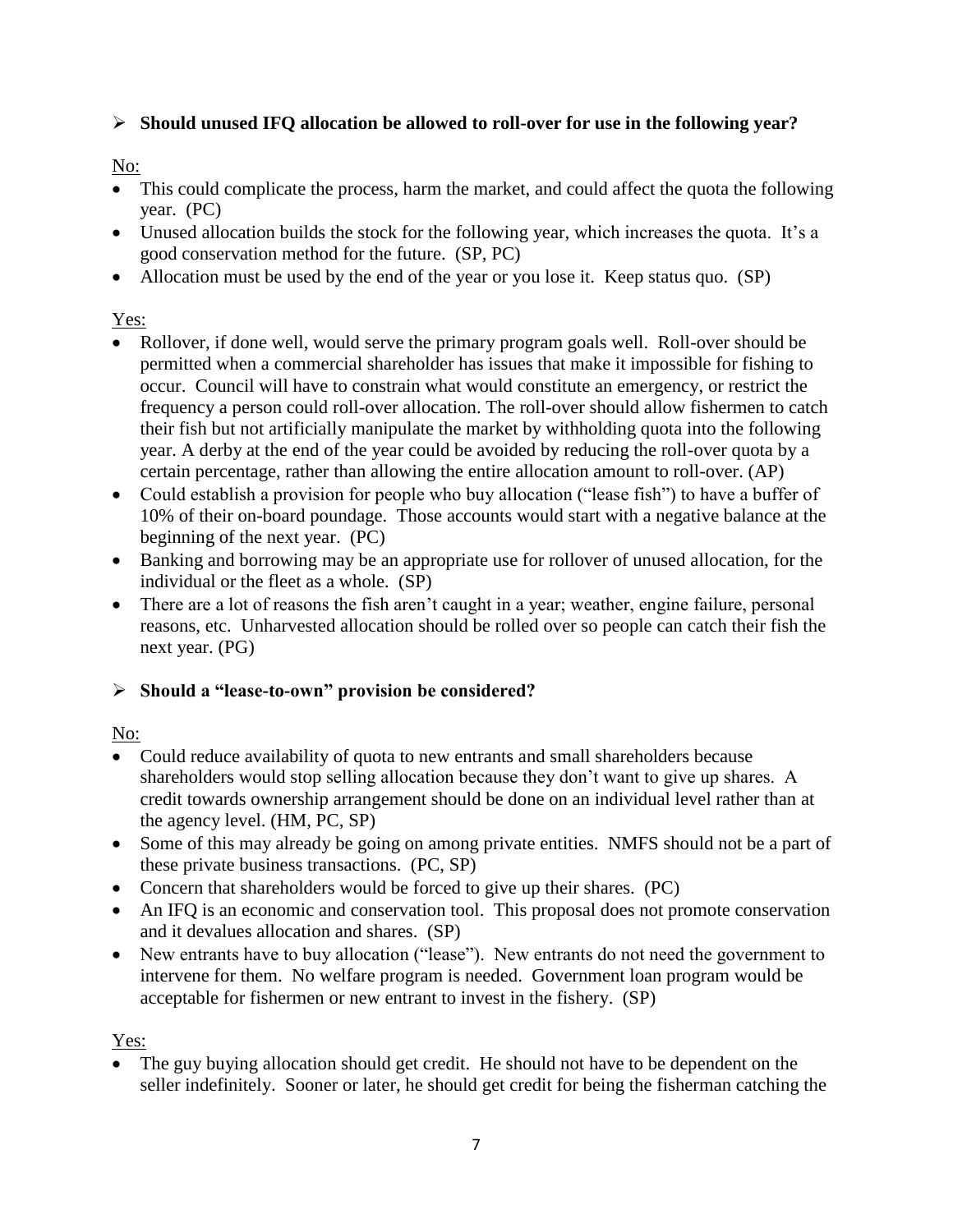fish. There should be a time limit for selling your allocation – meaning you can sell your allocation so many years before you have to sell the shares or harvest them yourself. (AP)

- People who have demonstrated through trip tickets that they've fished should be given priority if a situation arises where new shares become available. (PG)
- If we could track new entrants or small shareholders leasing allocation, give those who regularly buy allocation priority access to any new or unused fish that become available. (PC)

### Alternatives to a Lease-to-own

- Eliminate the problems for new entrants by offering a loan program. The federally backed loan program for new entrants that was suggested by the AP should move forward. Consider making a place in the Federal Registry where fishermen can register their right to harvest; they can use that as collateral to get loans. Banks need something to collateralize. New guys can come into the system by buying shares and creating history. If an entity buys allocation, then they could be entered into a sort of lottery program, or some sort of lease to own program to help new entrants transition in to the program. At some point, new entrants will need to be considered so those fishermen need to be considered now. Current fishermen are getting older. (GV)
- Use it or lose it, it goes back to regulators being involved in social engineering. Fishermen should negotiate deals with the share owners, not have the government mandating when a person should achieve benefits. These are private transactions, not governmental regulations. (AP)

# Mid-Year Quota Changes

### **Should a portion of shareholders' allocation be withheld at the beginning of the year if a mid-year quota reduction is expected?**

### No:

- NMFS should ensure that quota increases and decreases only happen at the beginning of the year, which brings stability to the market. (MB, GV, SP) Get the Council and the stock assessment process in line to set quota at the beginning of the year rather than allow mid-year quota changes. Move data assessments to an earlier time and obtain real time reporting so managers can make decisions early on in the year, rather than making mid-year adjustments. (GV)
- Do not allow a mid-year quota increase or decrease, for either the commercial or recreational sectors. (MB)
- Another person agreed, but felt quota changes should occur at the beginning of the year for the commercial sector, only. (MB)
- If a quota decrease occurs, deduct it from the following year's quota. (PG, PC)\_Could reduce the share of the individual fishermen who have already caught their allocation in the following year. (PG)
- This could hurt small fishermen. (PC)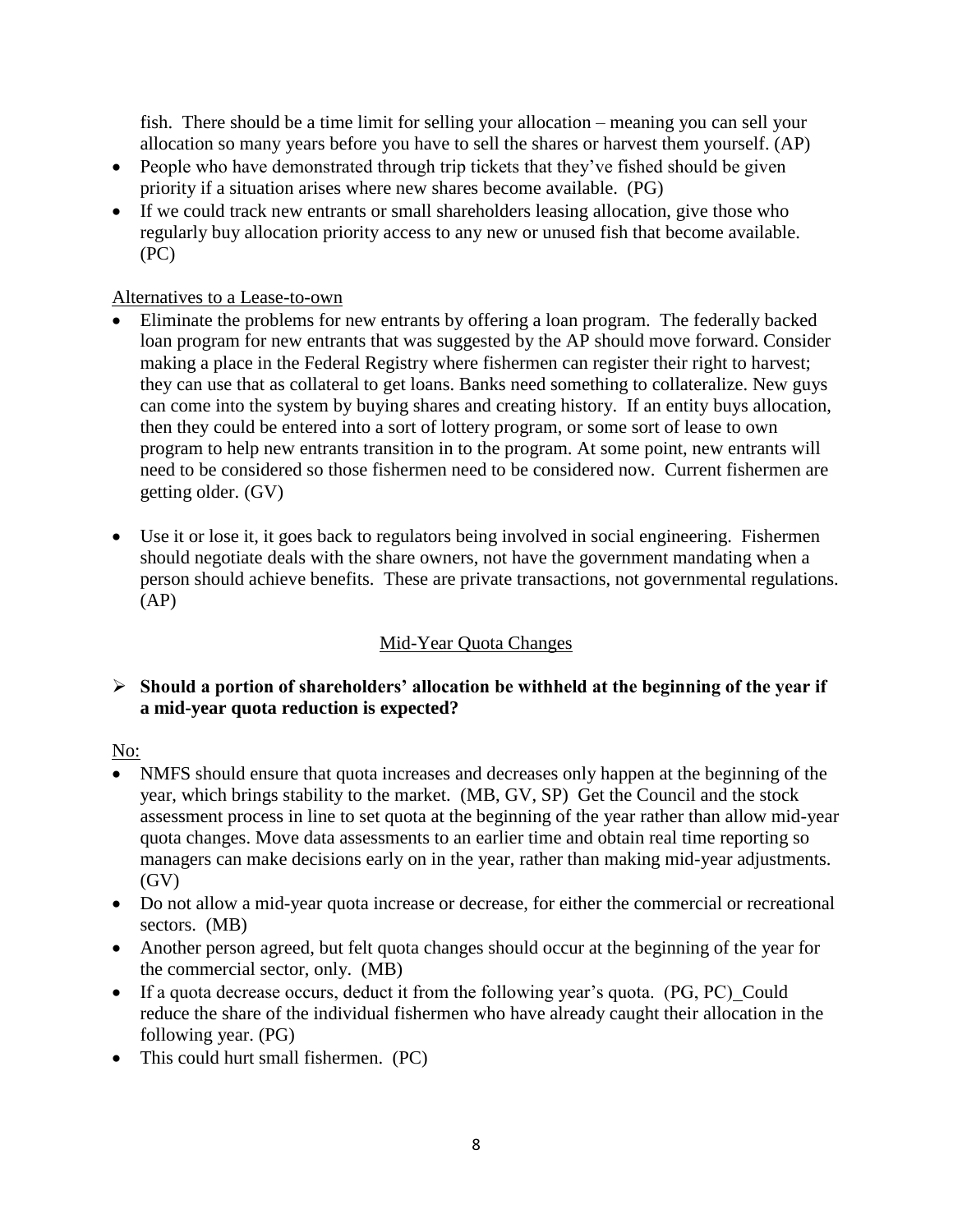#### Comments on Changes to the Quota

During the mid-year quota increase derby-like conditions were created and the market value of red snapper dropped. If there was a large increase late in the year the Council should consider adding the extra in the following year. (PG)

### Enforcement of all Reef Fish Landings

### **Require all commercial reef fish vessels to hail-in, even if they are not landing IFQ species?**

No:

- If they have VMS we know where they are so it's not necessary. If violations happen it's a small problem. (PG)
- Recreational sector does not have such a requirement. (PC)

Yes: (SP)

- Hail-in and out for all reef fish fishermen is a good enforcement tool and it gives law enforcement a better heads up. But, this could burden law enforcement resources, so their funding needs to be increased. (MB, GV, HM)
- Provided the IFQ participants are not charged for it, this would protect program participants. (MB)
- But, don't require reef fish vessels not carrying IFQ species to land at approved locations. Do require them to declare the landing sites. (PC)
- Require a simple landing notification without species information, and then do random checks instead. This keeps honest people honest and less honest people a little less dishonest. (PC)
- The only people that would object to the new requirement are likely to be those doing illegal things. (AP)

### Additional Issues

Price caps on selling allocation (PC)

- Establish a cap to the price of allocation ("lease price") of not more than 50% (or some other value) of the ex-vessel price. The rationale is it would possibly slow down the people (brokers) who are buying allocation strictly to resell the allocation to others. (PC)
	- Could have a problem because you don't always know the ex-vessel price. (PC)
- Opposes putting caps on the sale of allocation ("lease prices") because the system is based on the free market and the prices could only be supported by whatever the leasee is willing to pay. (PC)
- It hurts everyone if a cap is put on the allocation price because it hurts the supply. (PC)
- Price controls established by the government have never worked. (PC)
- Price controls can be easily circumvented. (PC)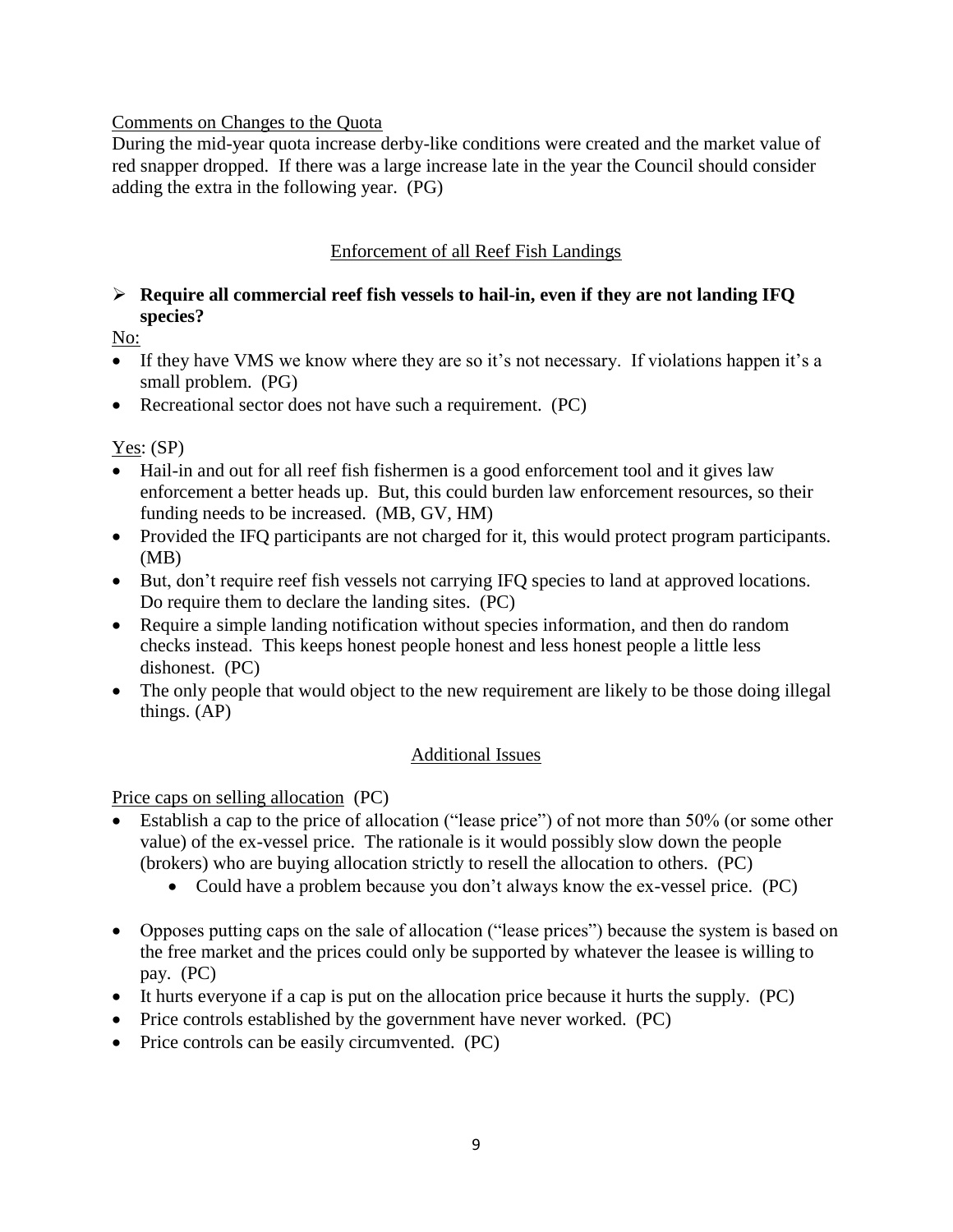#### Grace period for acquiring allocation

- If bringing in red snapper without allocation, allow vessels to obtain the allocation to cover the poundage within a 30-day time limit with a maximum amount of 200 lbs. If can't obtain allocation, the value of the fish is forfeit and turned over to NMFS. Limit the frequency this provision could be used. Or, prohibit a vessel from returning to fish until allocation has been acquired to cover fish caught on a previous trip. (PC)
- Develop a provision to allow fishermen to purchase allocation after landing to cover fish already caught. For example, establish a grace period to find allocation needed for their catch. (3 days proposed.) This would provide needed flexibility. (SP)

General comments and suggestions

- Happy with current program, it's working and does not need to be changed. (MB, AP, PC) None of the proposed changes will help with the program or the recovery of the fishery. (MB) The IFQ program has stabilized the fishery. (PC)
- The discard problem is because of too many red snapper in certain areas of the Eastern Gulf. (MB)
- To do many of these changes NMFS would need to identify related accounts who are actively involved in fishing and who are investors. (MB)
- There would be negative consequences in further micromanaging the fishery. (PC)
- Add more species to the IFQ program to generate more cost recovery fees. (SP)
- Raise the crew size requirement for dually permitted vessels. (SP)
- The Gulf Council should maintain management of the IFQ system and should vehemently oppose any scheme to take this authority away from them. (SP)
- A water weight percentage should be brought back (ice weight). Ice and slime weight gain that causes variances between weight when the fish is being offloaded and weight at the fish house (about 3%) needs to be considered. (GV)
- $\bullet$  Inter-sector trading should not be allowed. (AP)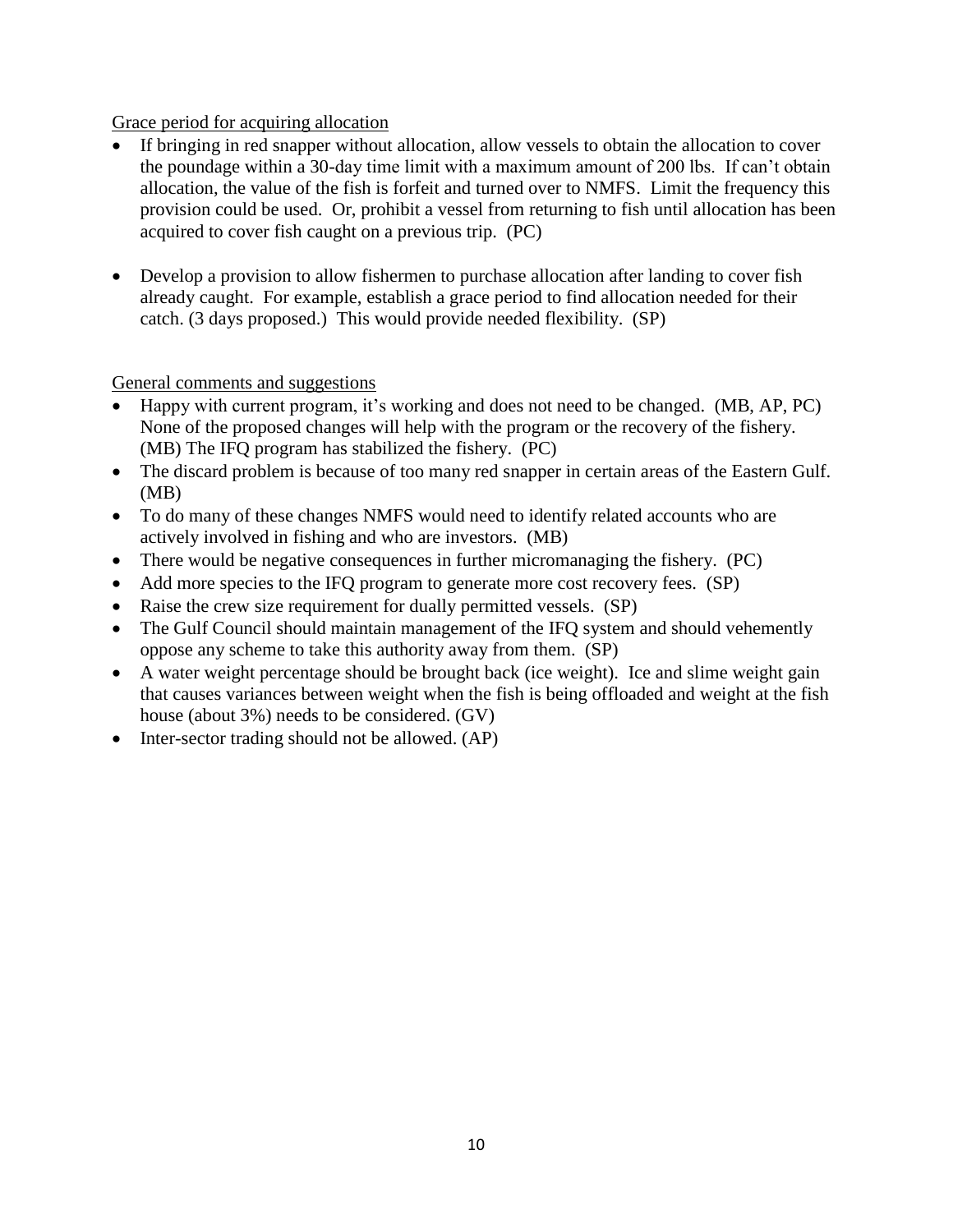#### **Summary of Scoping Workshops on Reef Fish Amendment 36: Modifications to the Red Snapper Individual Fishing Quota Program March 10-24, 2015**

Scoping workshops were held at the following locations:

Tuesday - March 10, 2015 Courtyard Marriott 142 Library Drive Houma, LA 70360

Thursday - March 12, 2015 Hilton Garden Inn 6703 Denny Avenue Pascagoula, MS 39567

Monday - March 16, 2015 Hilton Galveston Island Hotel 5400 Seawall Boulevard Galveston Island, TX 77551

Tuesday - March 17, 2015 Renaissance Mobile 64 South Water Street Mobile, AL 36602

Tuesday - March 17, 2015 Hawthorn Suites by Wyndham 501 East Goodnight Avenue Aransas Pass, TX 78336

Wed - March 18, 2015 Hilton Garden Inn 1101 US Highway 231 Panama City, FL 32405

Tuesday - March 24, 2015 Hilton St. Petersburg 950 Lake Carillon Drive St. Petersburg, FL 33716

### **Houma, Louisiana March 10, 2015**

#### Program Eligibility Requirements

#### Ø **Should accounts with shares but without a commercial reef fish permit be allowed to harvest the allocation associated with those shares?**

We still feel like were overcapitalized so, expanding eligibility seems like a slippery slope. The requirement to have a reef fish permit to harvest fish needs to stay.

Inactive Accounts and Redistribution of IFQ Shares to Address Regulatory Discards

### Ø **Should shares be redistributed from inactive accounts to those with no or small shares or to new entrants to reduce regulatory discards?**

The Council should consider coming up with some type of financing program. New entrants can't afford to buy shares and the banks won't back loans for boating startups. Bankers don't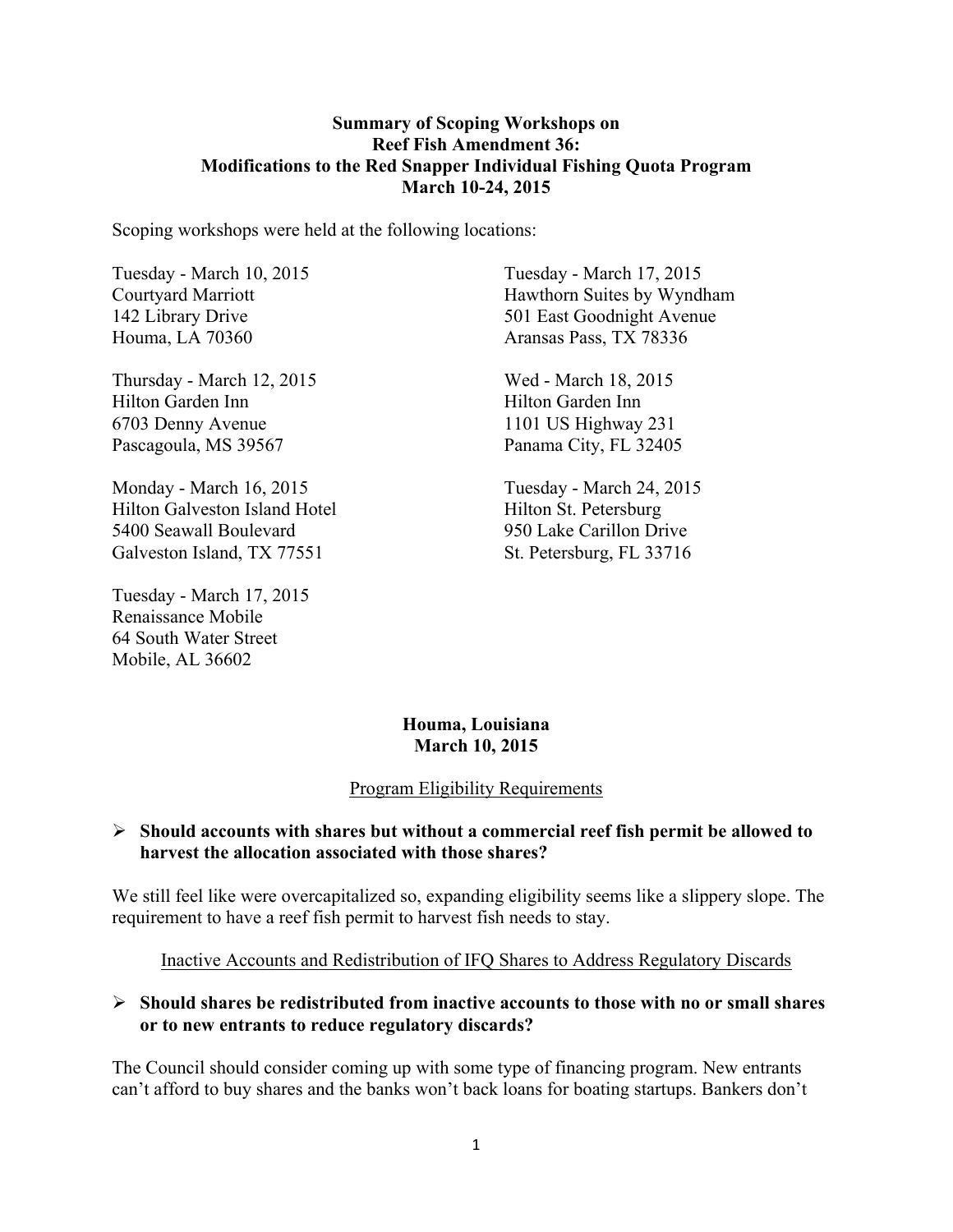understand it. Some kind of government run loan process could help new entrants more than gifting them small shares. It seems like redistributing them to the guys that are already in the fishery is more reasonable. Finance the new entrants rather than gift them.

### Full retention requirements to address regulatory discards

### Ø **Should the full retention of all commercially caught red snapper be required?**

Full retention is a great goal. Some of the people targeting vermillion or grouper are pulling up lots of red snapper and killing them. Full retention would force those fishermen to make the effort to get allocation. There might need to be quota banks to help with this, and you may need to give them extra to get the necessary allocation if you require full retention. We can sell a fish that are big enough to bite the hook, there will be a market for the fish smaller than 13 inches. Full retention will be a lot harder on some of the guys than on others but we should throw fish in the box rather than throw them back dead if we catch them.

# Caps on the Use or Possession of IFQ Shares and Allocation

## Ø **Should caps on the amount of IFQ allocation held by and entity be established?**

The cap's example are difficult to handle and we are not so sure that it's harmed anyone. There hasn't been a mega corporation that's tried to buy everyone out.

### Requirements for the Use of Shares and Allocation

### Ø **Should use-it or lose-it provisions be established?**

The broker situation takes care of itself. In the derby days or even pre derby, as people got older, they hired captains to run their boats. The current use of the IFQ program is no different. Some of the active shareholders do the same as we've always done. The have someone run their boat or just sell their allocation. Whenever you make some guy retain fish on his boat

Here in Louisiana we're in a pure red snapper environment. Forcing me to stay on my boat rather than sell my allocation or hire a captain would exacerbate the by catch issue. Captains would continue fishing rather than lease to people in the south east who don't have snapper quota, but are catching snapper because the population is expanding.

### Ø **Should a "lease-to-own" provision be considered?**

Lease to own sounds neat but may cause fishermen who are selling allocation to an individual go back to fishing rather than give someone else 'credit' for his harvest. It would promote owners to keep harvesting their own allocation rather than let others earn credit for something that isn't theirs. A credit towards ownership arrangement should be done on an individual level rather than at the agency level.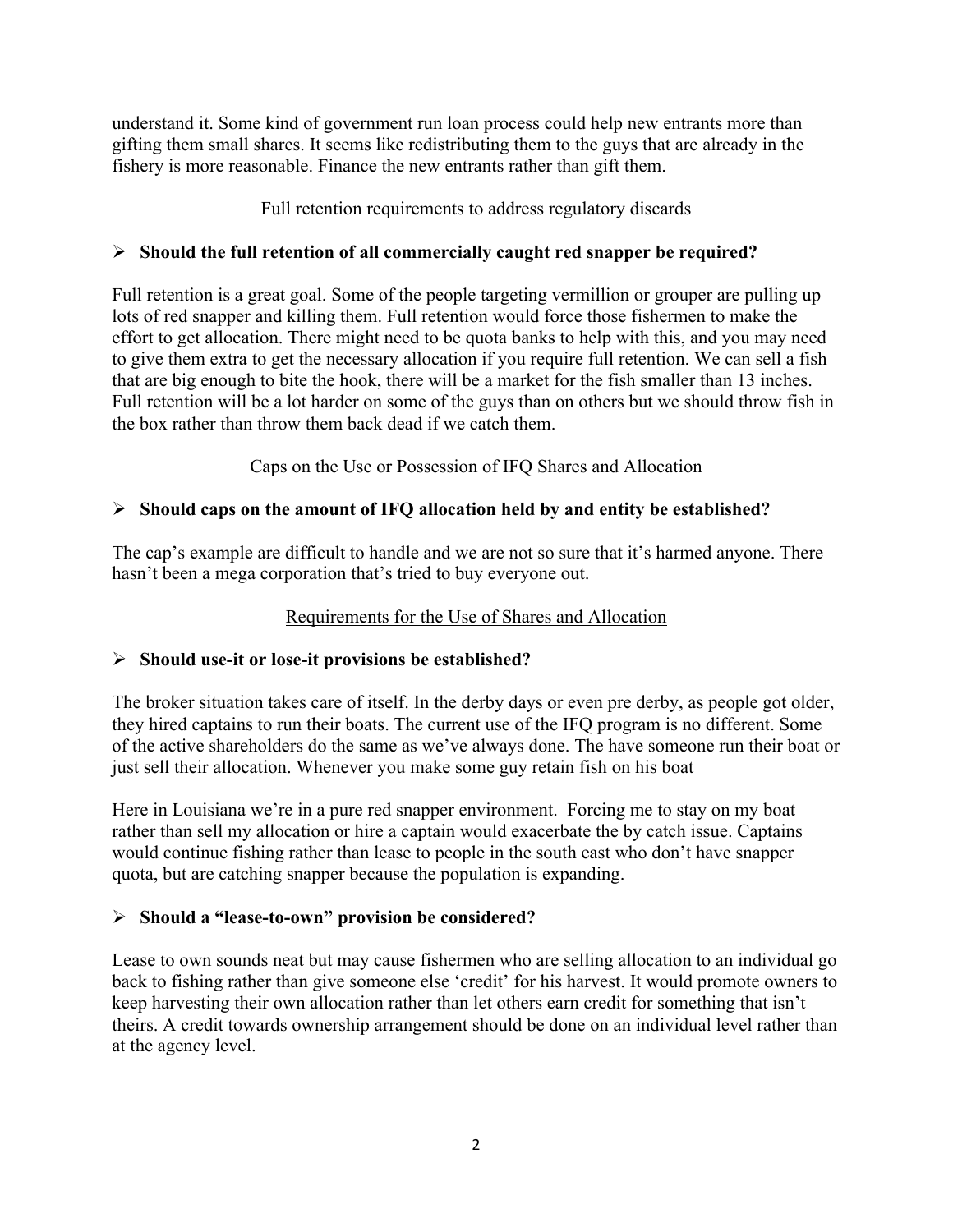### Enforcement of all Reef Fish Landings

#### Ø **Should all commercial reef fish vessels be required to hail-in, even if they are not landing IFQ species?**

Hail in and out for all reef fishermen is a good idea. It's a great enforcement tool and it gives law enforcement a better heads up. They don't have to check every landing but it is good information to know.

### **Pascagoula, LA March 12, 2015**

#### Program Eligibility Requirements

### Ø **Should the future transfer of shares to only shareholder accounts that hold a valid commercial reef fish permit?**

It's fine how it is.

#### Ø **Should accounts with shares but without a commercial reef fish permit be allowed to harvest the allocation associated with those shares?**

Allowing shareholders/allocation holders to harvest without a reef fish permit goes against the goal of the program and would promote overcapitalization.

Inactive Accounts and Redistribution of IFQ Shares to Address Regulatory Discards

### Ø **Should the closure of accounts and redistribution of shares in accounts that have never been activated in the current system be allowed if the accounts are not active by a specified date?**

1% is a great margin for any program. Leave it like it is. Those people know they have shares and they should be allowed to sell it when they want to.

To achieve optimum yield the Council may want consider allowing the allocation in inactive accounts to rollover and be distributed amongst active accounts.

#### Ø **Should shares be redistributed from inactive accounts to those with no or small shares or to new entrants to reduce regulatory discards?**

People in the program today have suffered the pains of the program. Therefore, they should reap the benefits of the program rather than being penalized by losing additional shares. People who have been actively fishing should be given first opportunity for ownership.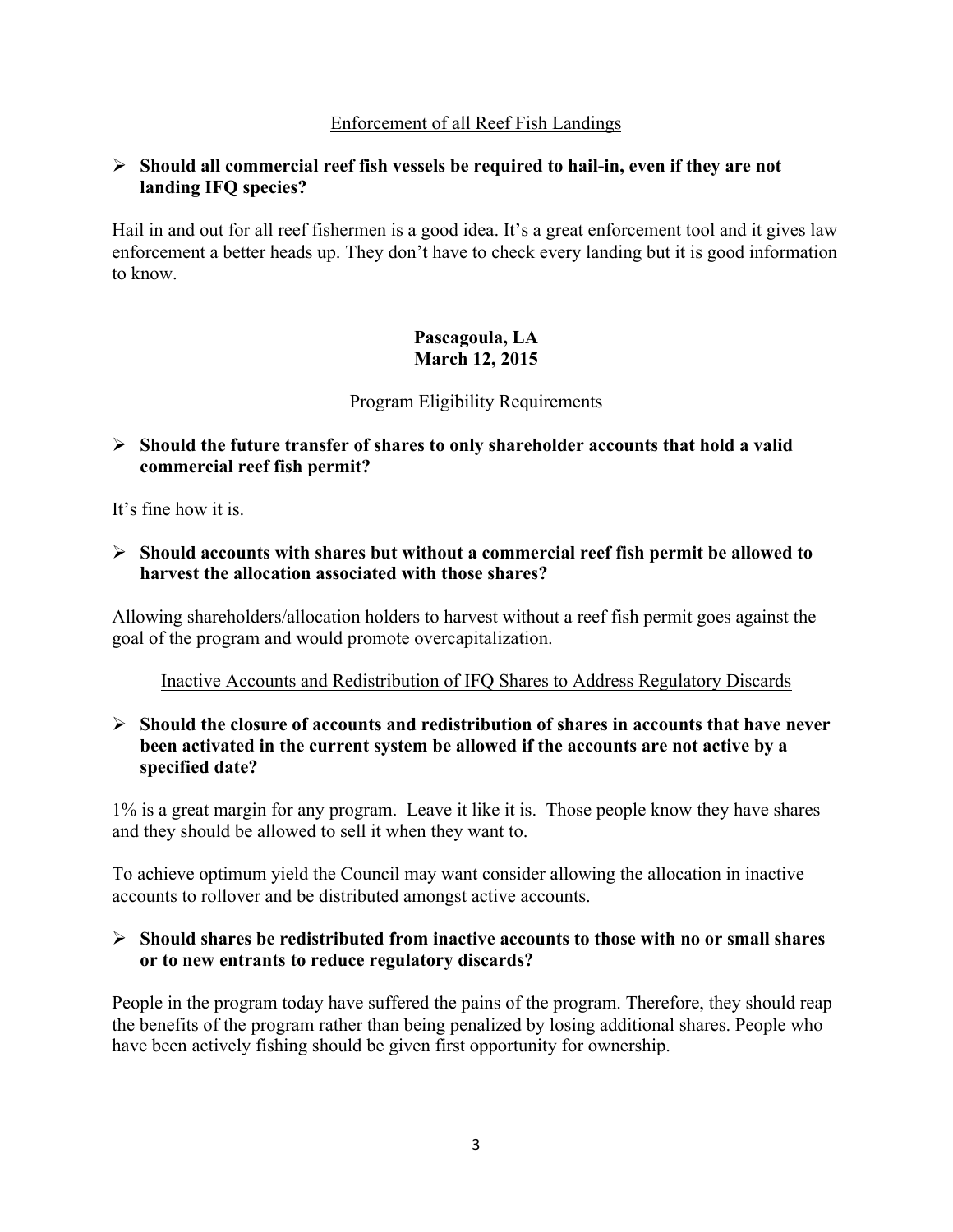It would be difficult to decide who qualifies as new entrants or small shareholders. Additionally, new entrants can get in to the program, plenty of new entrants have bought in. It was understood when the program was initiated that this would happen. Shares would have a high value and the fishery would consolidate, making it difficult for new entrants.

# Full retention requirements to address regulatory discards

# Ø **Should the full retention of all commercially caught red snapper be required?**

It's probably not legal and it definitely would not work to require full retention. You cannot make someone keep what they catch and it seems difficult to enforce.

Typically, commercial fishermen aren't going to hang around and catch the wrong size or species of fish. They are already policing themselves.

The market value of the different sizes of fish will be an issue. Fishermen won't want to use their allocation on the less valued fish.

There isn't data to justify worrying about regulatory discard on the commercial side. The snapper population has exploded, so it's obviously not a biological issue.

# Caps on the Use or Possession of IFQ Shares and Allocation

# Ø **Should caps on the amount of IFQ allocation held by and entity be established?**

There is already a cap on shares and that was initiated when the program was put in place. The current share caps are fine.

### Ø **Should caps on the amount of IFQ allocation landed by a single vessel be established?**

You shouldn't limit what a vessel can harvest that is like directly capping what a person can make. A vessel can only catch so much a year anyhow, so there is no need to put a limit on it.

### Ø **Should a cap on the amount of shares or allocation a non-reef fish permitted shareholder may possess be established?**

The program was established to be traded and there is no need to undo the system. The only reason the program sold initially was because of the flexibility it allowed. It doesn't make sense to socialize the program and keep everyone at some artificial level.

### Requirements for the Use of Shares and Allocation

# Ø **Should unused IFQ allocation be allowed to roll-over for use in the following year?**

There are a lot of reasons the fish aren't caught in a year; weather, engine failure, personal reasons, etc. Unharvested allocation should be rolled over so people can catch their fish the next year.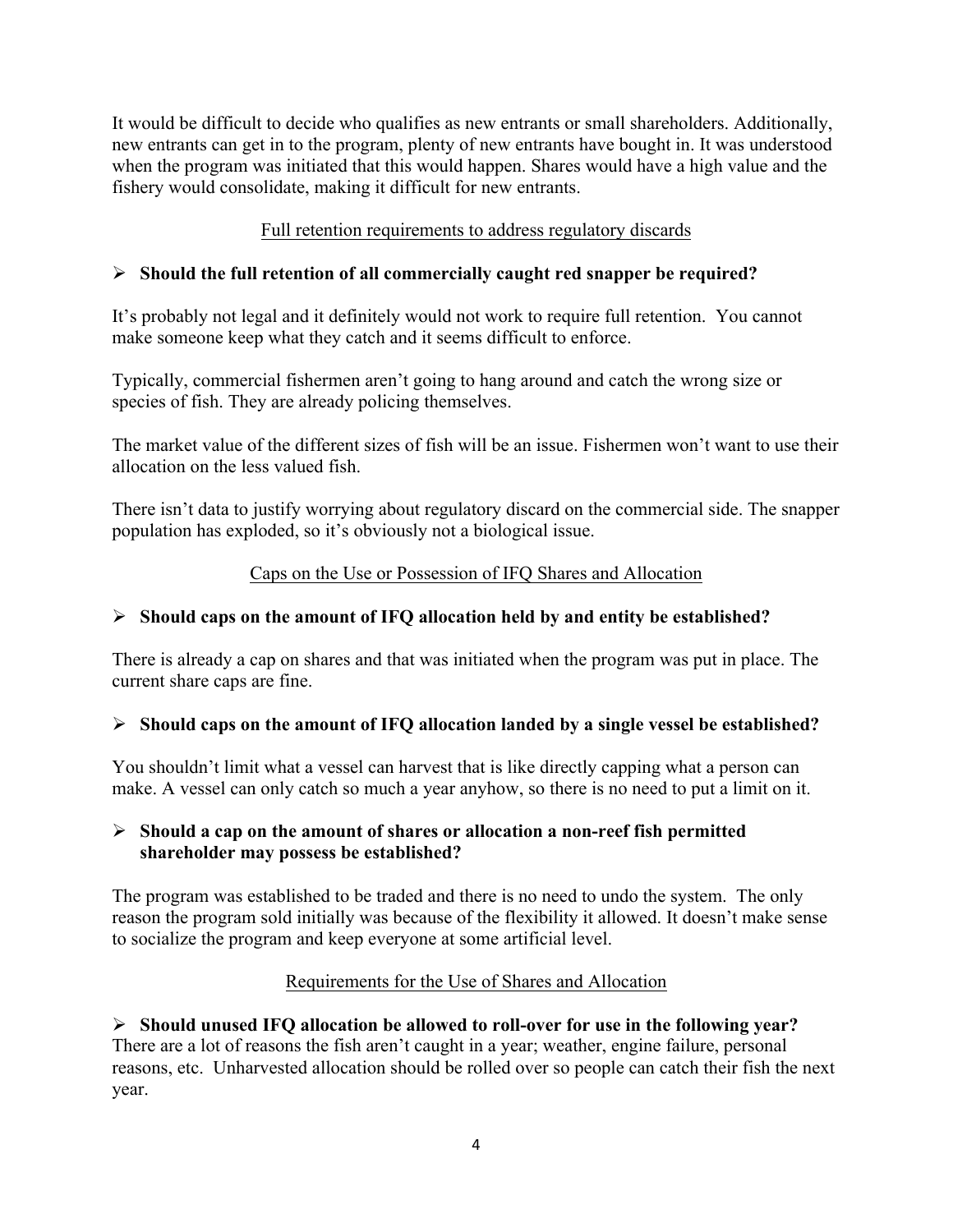#### Ø **Should a "lease-to-own" provision be considered?**

Lease-to-own is an interesting approach and people would have demonstrated through trip tickets that they've fished should be given priority if a situation arises where new shares become available.

## Mid-Year Quota Changes

### Ø **Should a portion of shareholders' allocation be withheld at the beginning of the year if a mid-year quota reduction is expected?**

Would it be more practical to handle the quota reduction in the following year rather than midyear? Don't be conservative and hold back, rather, reduce the share of the individual fishermen who have already caught their allocation in the following year.

During the mid-year quota increase derby-like conditions were created and the market value of red snapper dropped. If there was a large increase late in the year the Council should consider adding the extra in the following year.

### Enforcement of all Reef Fish Landings

### Ø **Should all commercial reef fish vessels be required to hail-in, even if they are not landing IFQ species?**

No. If they have VMS we know where there are so it's not necessary. If violations happen it's a small problem.

## **Galveston, Texas March 16, 2015**

### Program Eligibility Requirements

#### Ø **Should the future transfer of shares to only shareholder accounts that hold a valid commercial reef fish permit?**

The IFQ program is achieving its intended goals as is. Red snapper is a public resource, and the public should be able to participate in the IFQ program if they wish.

#### Ø **Should accounts with shares but without a commercial reef fish permit be allowed to harvest the allocation associated with those shares?**

The fishery is still overcapitalized, but it is currently under refinement to a smaller number of participants. If they were to allow people without a reef fish permit to harvest then the progress we've made to reduce overcapitalization would be reversed. Allowing anyone with IFQ to fish would definitely increase overcapitalization.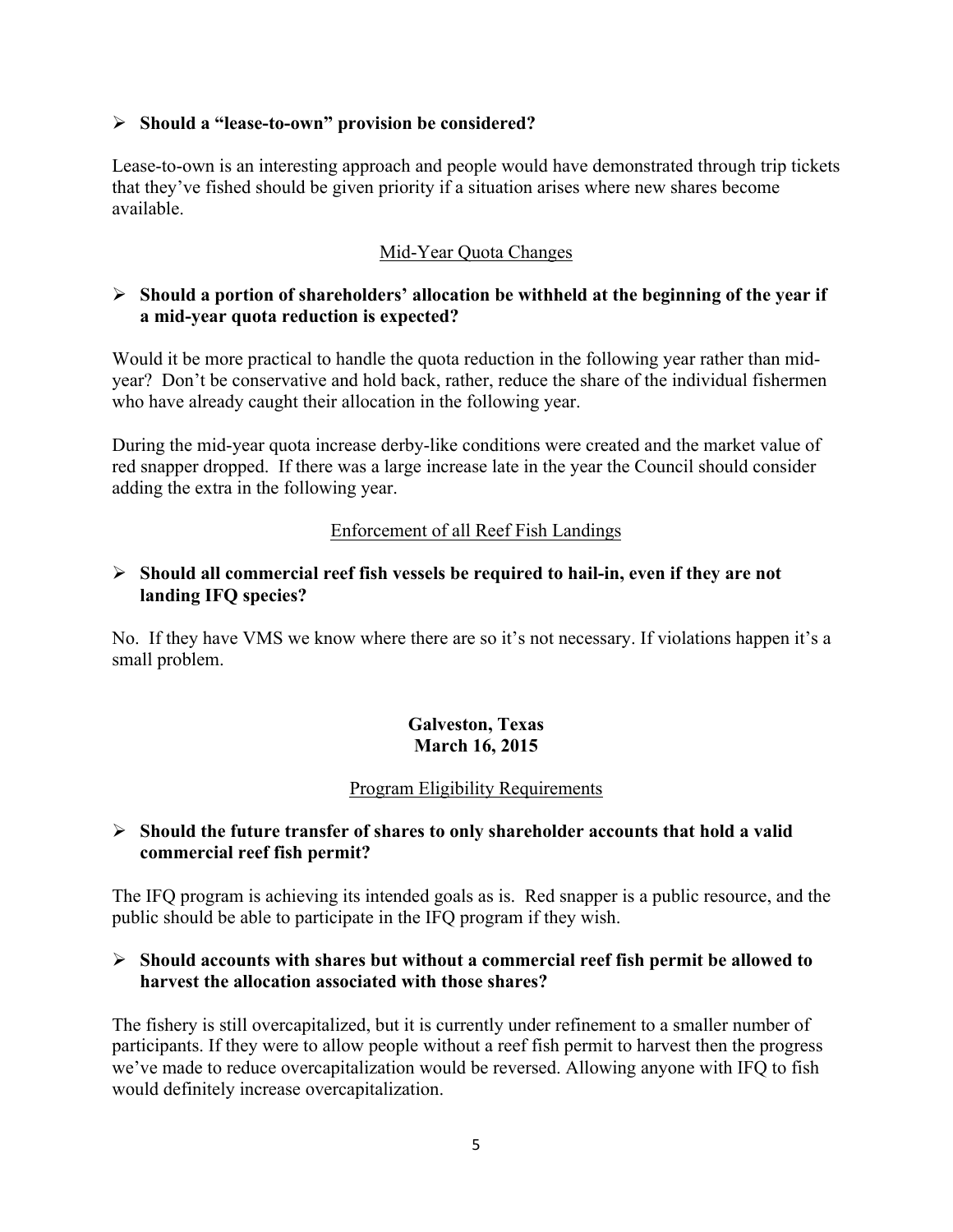### Ø **Should shareholders not actively engaged in fishing be allowed to transfer their shares and allocation to other shareholders?**

Transferability of shares should be market driven. Members of the public should be allowed to buy and sell shares and allocation.

### Inactive Accounts and Redistribution of IFQ Shares to Address Regulatory Discards

### Ø **Should the closure of accounts and redistribution of shares in accounts that have never been activated in the current system be allowed if the accounts are not active by a specified date?**

IFQ account holders should be contacted about their inactive accounts. The agency needs to do their due diligence and let people know that they have inactive shares.

Inactivity may be caused by displacement or disaster so share owners should be given time and warning before accounts are closed.

### Ø **Should shares be redistributed from inactive accounts to those with no or small shares or to new entrants to reduce regulatory discards?**

The fish in inactive accounts need to be harvested. A quota bank could be used to address the issue of dead discards. The allocation could be distributed to all reef fish permit holders, not just IFQ share owners.

If shares are redistributed they should be given to active shareholders. Allowing new entrants goes against the goal of reducing overcapitalization in the fishery. The program was set up to be market driven, you can be a new entrant by buying from current shareholders. Use the market based system, it's already in place and there is no need to start a new program.

New entrants to the program should be considered. Some qualification of what defines a new entrant would be necessary.

# Full retention requirements to address regulatory discards

# Ø **Should the full retention of all commercially caught red snapper be required?**

Actions that can prevent fish from being thrown back dead should be considered, on the recreational side also. Throwing back perfectly good fish dead makes no sense.

Eliminating the minimum size limit and implementing full retention will allow the market-based system to work to its full potential. It will teach fishermen to fish smarter and more efficiently. Making fishermen keep everything they catch will make them behave more conscientiously.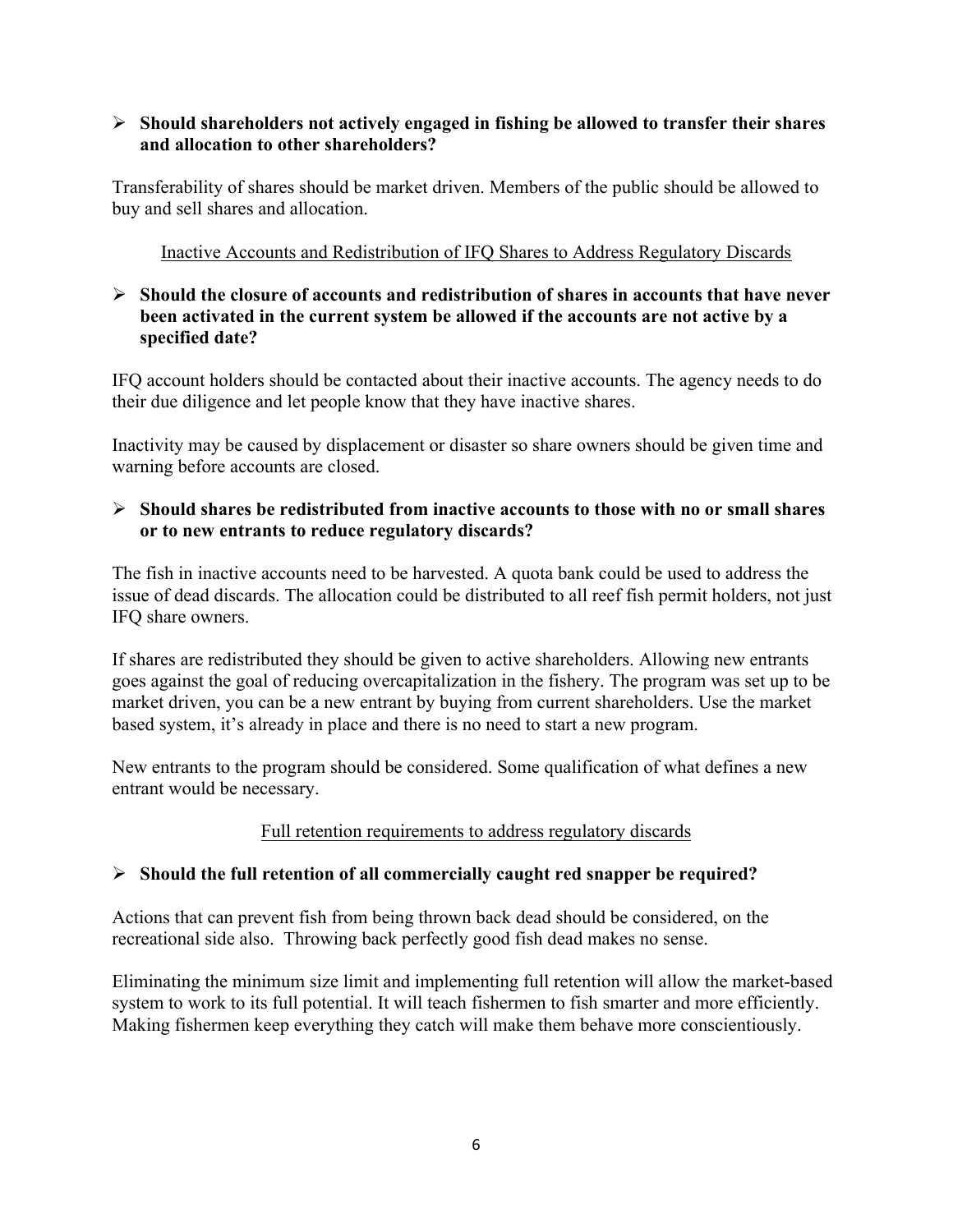### Caps on the Use or Possession of IFQ Shares and Allocation

### Ø **Should caps on the amount of IFQ allocation held by and entity be established?**

Leave it just like it is. It works as a market based system for economic efficiency and changing the amount an individual can own would not necessarily change economic efficiency of the program.Reducing the share cap may increase overcapacity. No one voiced any desire for caps to be put into place.

### Ø **Should caps on the amount of IFQ allocation landed by a single vessel be established?**

Putting restrictions on an entity who has the capability of harvesting a large amount of fish will hurt the effort of reducing overcapacity.

## Requirements for the Use of Shares and Allocation

## Ø **Should use-it or lose-it provisions be established?**

Leave it alone, the current framework is working fine. The beauty of the system is that it is flexible. One fisher's boat breaks down, another fisherman can use quota. Exclusion is a problem for those on the outside, but not for those on the inside of the IFQ program. By restricting brokering, you would be closing the door of opportunity for others. There is no market advantage or biological advantage to do so.

### Ø **Should restrictions be placed on the sale of IFQ allocation and shares?**

Some people are long-term fishermen who are leasing their fish out to others for various personal reasons, and are not brokers per se. It would be difficult to separate the different users and restrict them.

Fishermen find quota if they need it; leasing and brokering when practicable to assist one another. If someone wants to buy quota, they can and, local fishermen help other fishers get quota to use for bycatch. Fishermen that have available quota can capitalize on those fishermen out on the water and have them bring in fish for them as dealers to fill orders. Dealers hire fishermen to fish and can provide them quota if they don't have enough in their IFQ account. Fishermen can change behavior to avoid bycatch when no allocation is available.

### Ø **Should a "lease-to-own" provision be considered?**

Eliminate the problems for new entrants by offering a loan program. The federally backed loan program for new entrants that was suggested by the AP should move forward. Consider making a place in the Federal Registry where fishermen can register their right to harvest; they can use that as collateral to get loans. Banks need something to collateralize. New guys can come into the system by buying shares and creating history. If an entity buys allocation, then they could be entered into a sort of lottery program, or some sort of lease to own program to help new entrants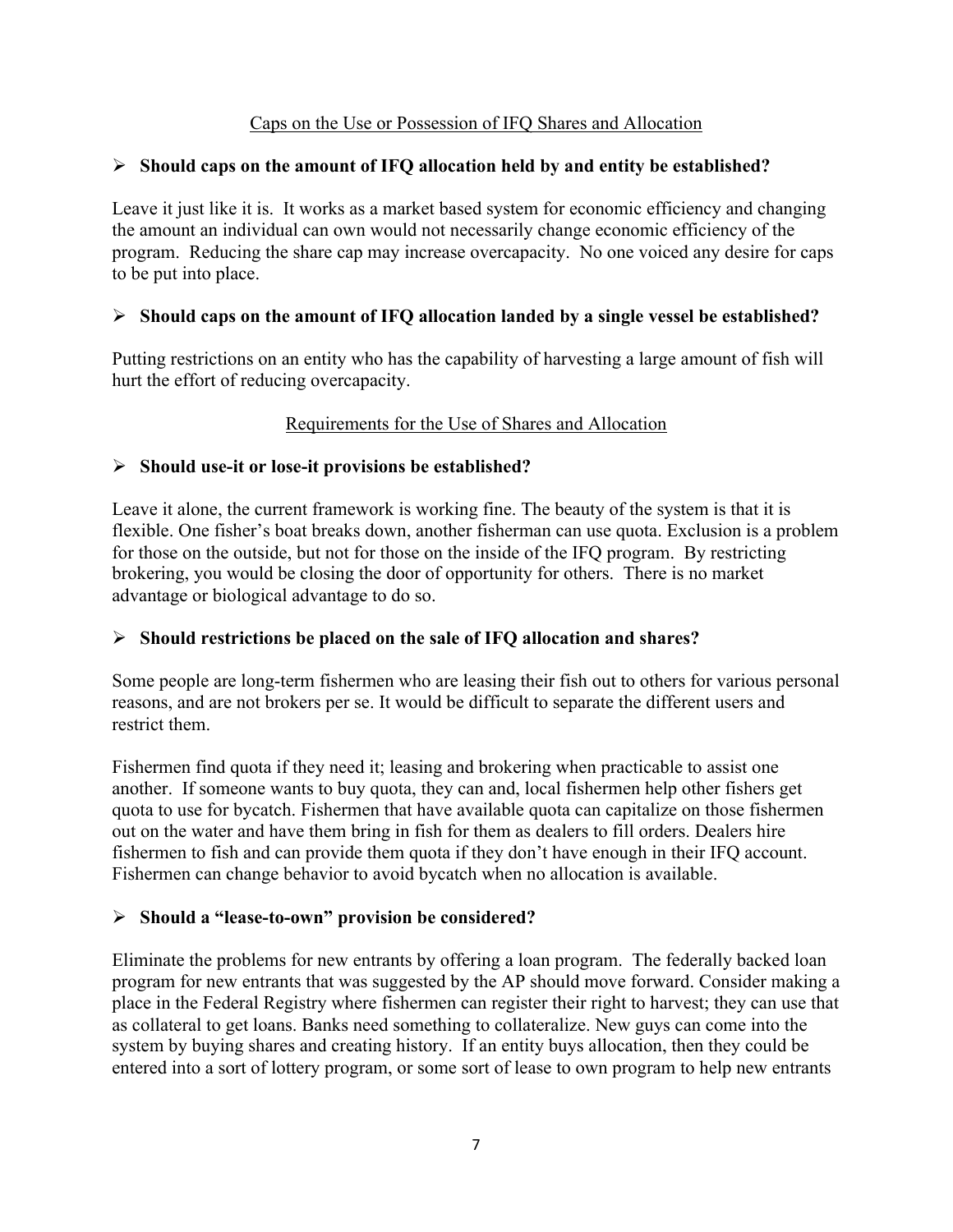transition in to the program. At some point, new entrants will need to be considered so those fishermen need to be considered now. Current fishermen are getting older.

### Mid-Year Quota Changes

### Ø **Should a portion of shareholders' allocation be withheld at the beginning of the year if a mid-year quota reduction is expected?**

Withholding quota would either create a shortage or a potential end of year glut. Mid-year changes up or down are not good for businesses. Business plans are made at the beginning of the year. Midyear increases causes a market glut. With a higher percentage of fish, you have to find a higher percentage of customers. Fluctuations are not desirable for operating a business and create market inequities and instability. Make end of year quota increases available the next year on Jan  $1<sup>st</sup>$  to avoid derby fishing conditions. For the best benefit of the country, the fishermen need to know when they can fish.

Get the Council and the stock assessment process in line to set quota at the beginning of the year rather than allow mid-year quota changes. Move data assessments to an earlier time and obtain real time reporting so managers can make decisions early on in the year, rather than making midyear adjustments.

Council process is inefficient, small shareholders needs the fish as soon as they are available. Mid-season or not, a small shareholder will take fish whenever they can get them. A business plan is not as important to small operations.

### Enforcement of all Reef Fish Landings

### Ø **Should all commercial reef fish vessels be required to hail-in, even if they are not landing IFQ species?**

Yes, hailing in for all would give proper notification to law enforcement and get rid of violators. Everybody with federal reef fish permits should have VMS on board and follow a hail-in/hail-out requirement. It would increase expenses for law enforcement.

### Additional Issues

The 5-year review program should include people with a vested interest.

A water weight percentage should be brought back (ice weight). Ice and slime weight gain that causes variances between weight when the fish is being offloaded and weight at the fish house (about 3%) needs to be considered.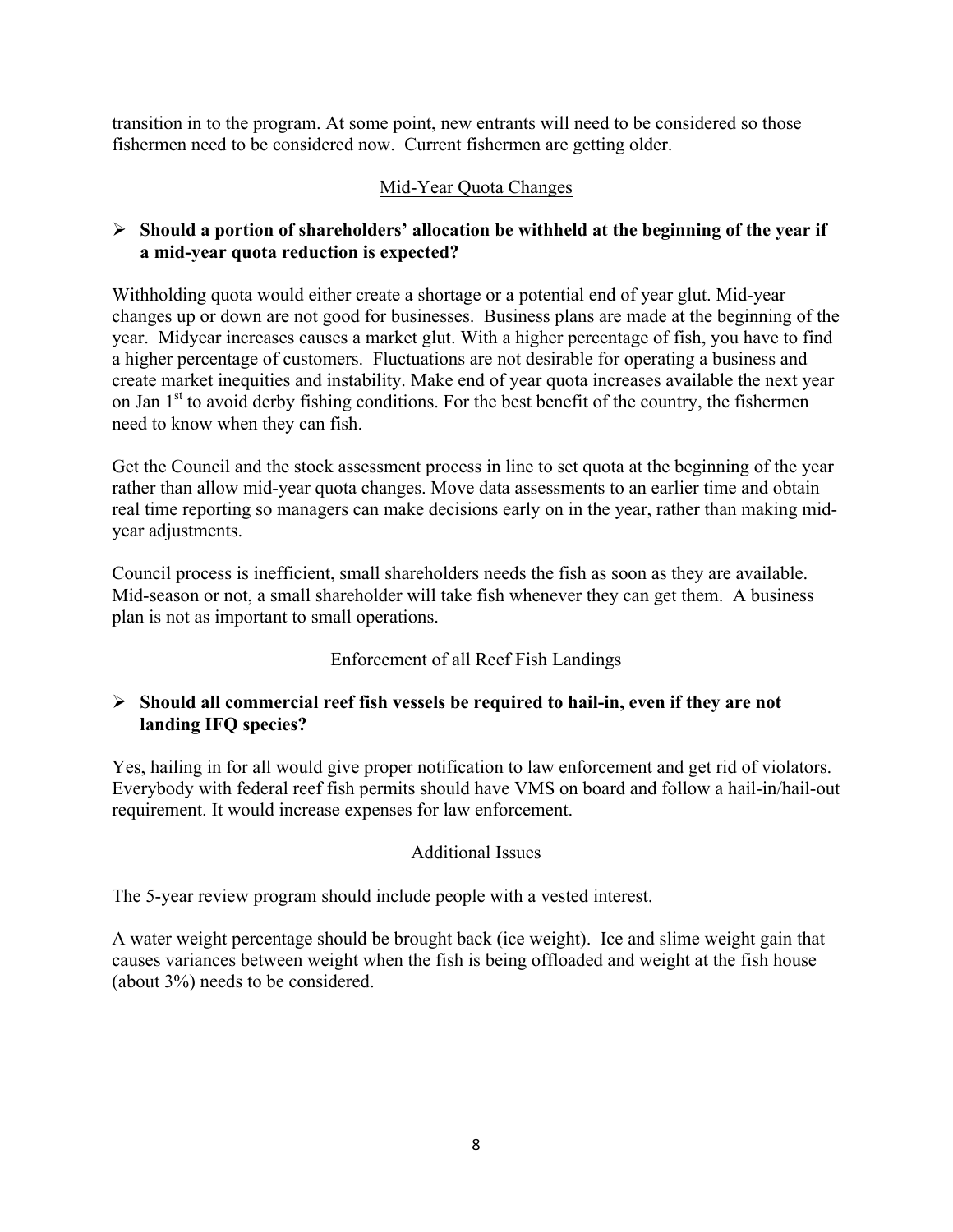### **Aransas Pass, TX March 17, 2015**

# Program Eligibility Requirements

### Ø **Should the future transfer of shares to only shareholder accounts that hold a valid commercial reef fish permit?**

Commercial quota is there to be fished and should be caught to achieve optimum yield. The only fear is that someone could buy up quota with no intention of fishing it; protections should be put in place to prevent that.

Inactive Accounts and Redistribution of IFQ Shares to Address Regulatory Discards

# Ø **Should shares be redistributed from inactive accounts to those with no or small shares or to new entrants to reduce regulatory discards?**

Shares from inactive accounts should be available for public purchase or distributed to small entities rather than large current shareholders. Inactive shares could be purchased at market price from a quota bank

Inactive shares should be put into a quota bank. They could be used to manage the program more efficiently, like for discard mortality and better conservation of the resource. Also, they could be made available for use in pilot programs (i.e., commercial/recreational hybrid programs and research).

## Ø **Should future increases to commercial red snapper quota be redistributed to new entrants or small shareholders?**

Increases in quota should benefit current shareholders. The industry already rebuilt the fishery taking on VMS and other burdens, and eventually benefited from those changes making them fully accountable, self-policing, etc. Non-accountable sectors should not benefit with the efforts from those who were and are accountable.

People who were granted fish benefited from being granted fish, and commercial fishermen are not the only folks who should benefit from a rebuilding fishery.

# Full retention requirements to address regulatory discards

## Ø **Should the commercial red snapper minimum size limit be removed, requiring commercial fishermen to retain all caught red snapper?**

Remove minimum size limit for the commercial fishery based on the fact that smaller fish are targeted. When they fish by size selection, they use smaller weaker hooks which target smaller fish, and then dead discards become an issue. By removing the size limit, they can use smaller hooks leaving the larger breeding stock in the water.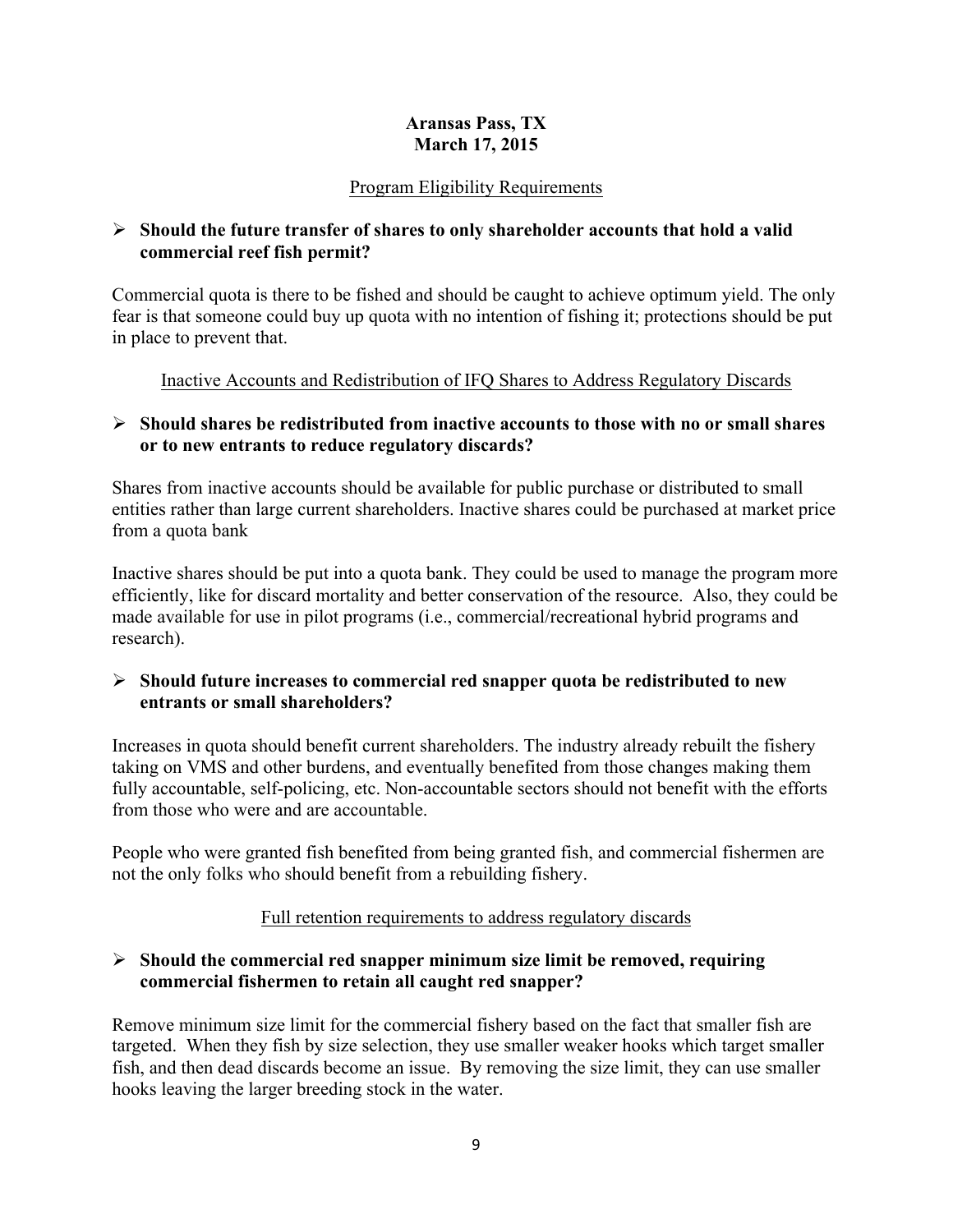### Ø **Should the full retention of all commercially caught red snapper be required?**

Full retention seems good as long as it's good for the fish population. Breeding fish may be left in the water which would be good. Throwing back small fish dead is not beneficial.

Full retention may be a bad idea. On the west coast entire fisheries have been completely shut down because of choke species. If there is a species or sub-allocation of a species in a full retention fishery, and all the allocation gets used up, if you interact with that species, all fishing stops. Full retention program would require you to fully retain the species whose fishery is completely closed because of the full retention policy. One bad move in one day can cause a huge problem for everybody making it unlawful to fish at all, as in rockfish in California

A full retention program would have to be thoroughly vetted, phased in with a sun-set. The Council might consider making full retention only effective while the commercial season is open for the specific species is open.

#### Caps on the Use or Possession of IFQ Shares and Allocation

#### Ø **Should caps on the amount of IFQ allocation held by and entity be established?**

The 6% ownership cap put in place represented the largest harvester at the onset of the program. Social engineering by regulators will not provide better management than the free market already has.

#### Requirements for the Use of Shares and Allocation

#### Ø **Should use-it or lose-it provisions be established?**

Shares and allocations should remain in the hands of fishermen, but we should not to have 5 or 6 entities owning the whole fishery in a monopoly situation.

#### Ø **Should unused IFQ allocation be allowed to roll-over for use in the following year?**

Rollover, if done well, would serve the primary program goals well. Roll-over should be permitted when a commercial shareholder has issues that make it impossible for fishing to occur. Council will have to constrain what would constitute an emergency, or restrict number of times a person could roll-over allocation. The roll-over should allow fishermen to catch their fish but not artificially manipulate the market by withholding quota into the following year. A derby at the end of the year could be avoided by reducing the roll-over quota by a certain percentage, rather than allowing the entire allocation amount to roll-over.

#### Ø **Should a "lease-to-own" provision be considered?**

The guy buying allocation should get credit. He should not have to be dependent on the seller indefinitely. Sooner or later, he should get credit for being the fisherman catching the fish.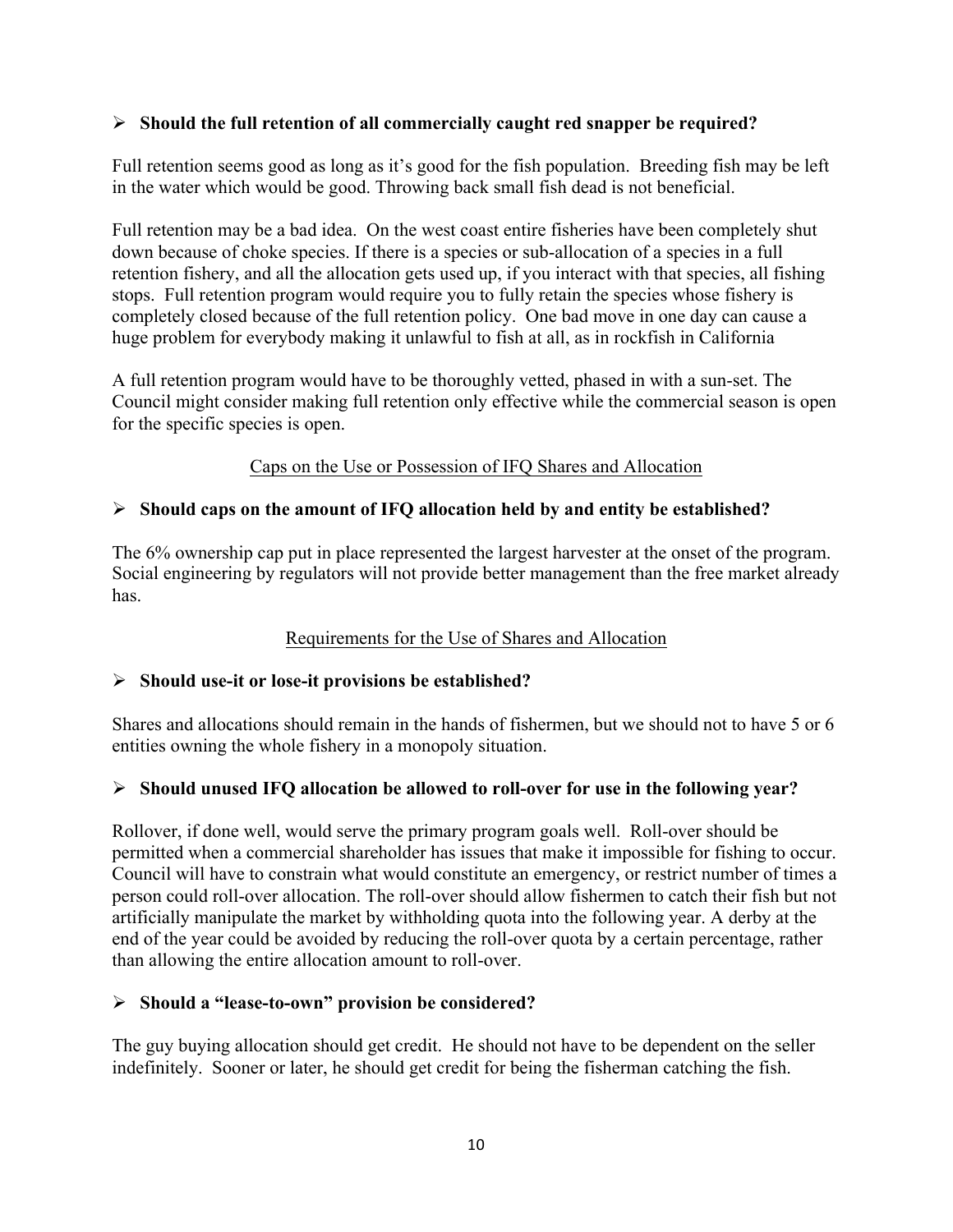There should be a time limit for selling your allocation – meaning you can sell you allocation so many years before you have to sell the shares or harvest them yourself.

Use it or lose it, it goes back to regulators being involved in social engineering. Fishermen should negotiate deals with the share owners, not have the government mandating when a person should achieve benefits. These are private transactions, not governmental regulations.

### Mid-Year Quota Changes

### Ø **Should a portion of shareholders' allocation be withheld at the beginning of the year if a mid-year quota reduction is expected?**

Instead of withholding every year to adjust for catastrophic events, take out quota at the beginning of the next year; that will meet the program goals far better than an in-season closure and the loss will be distributed better across all participants. If there is a stock assessment year is coming up and people are concerned about a reduction mid-year there may be a race to fish in the beginning of the year.

## Enforcement of all Reef Fish Landings

### Ø **Should all commercial reef fish vessels be required to hail-in, even if they are not landing IFQ species?**

If hail in/hail out would solve the problem, it should be required. Operators following the rules would not have a problem with the new requirement. Operators fishing for other species legally would not likely have a problem with it either. The only people that would object to the new requirement are likely to be those doing illegal things.

Only permit holders should weigh in on this issue, others' opinions shouldn't matter.

### Additional Issues

Inter-sector trading should not be allowed.

Red snapper is rebuilding by using the IFQ program. It is effective and meeting its goals of reducing overcapacity, minimizing derby conditions, and rebuilding the resource. The program does not need wholesale changes to add in efficiencies and complications. Overharvesting has not been occurring. Improvements should promote accountability, assist in achieving OY, and collaboration between user groups. New entrants can buy into the program as is, and management is best left in the hands of the shareholders.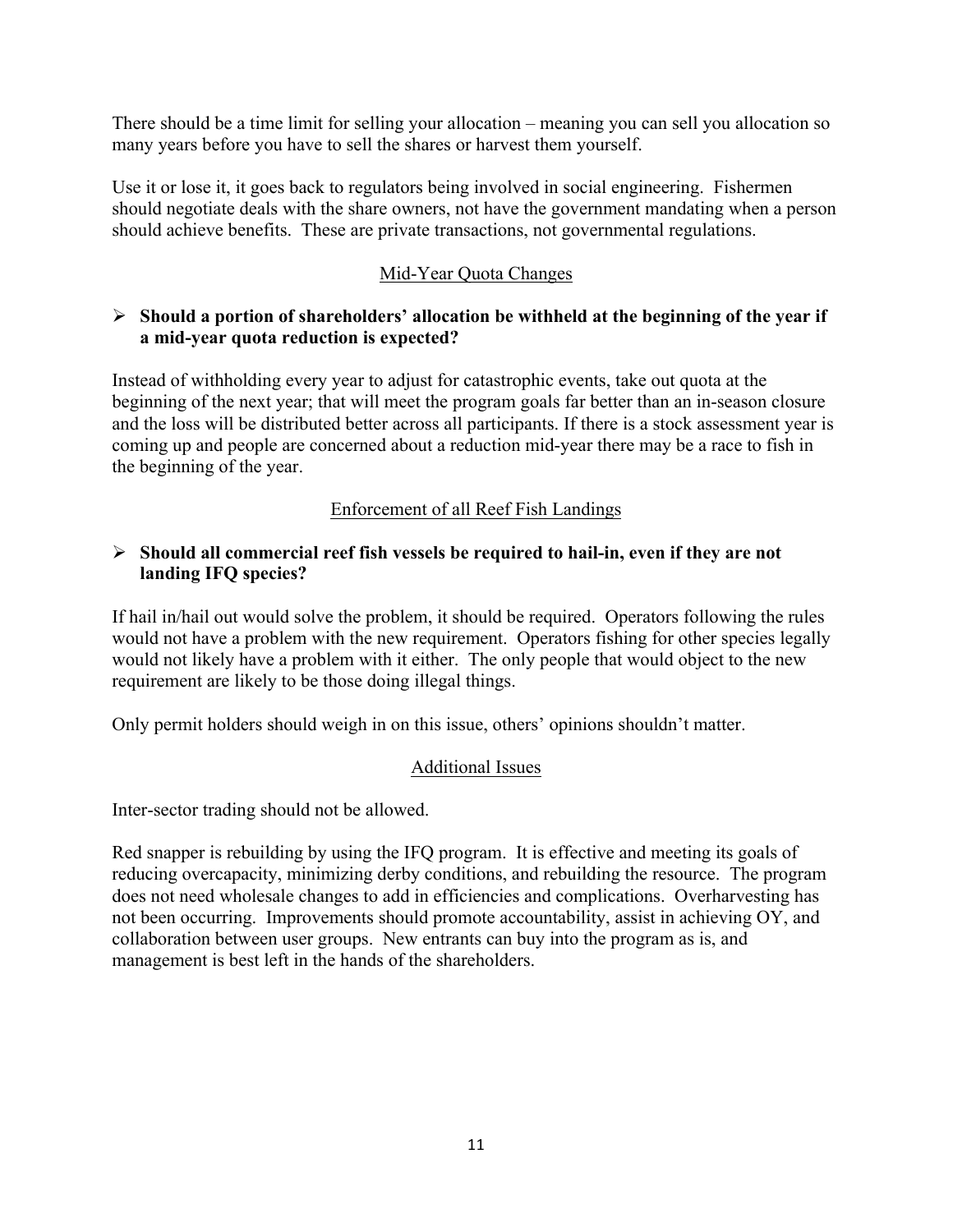# **Mobile, AL March 17, 2015**

# Program Eligibility Requirements

### Ø **Should the future transfer of shares be restricted to only shareholder accounts that hold a valid commercial reef fish permit?**

No: Fishermen have invested in shares, and need the flexibility, such as in the event of accidents and other incidents.

Yes: Only if you have a commercial reef fish permit should you be able to buy shares, catch, and land fish.

## Ø **Should accounts with shares but without a commercial reef fish permit be allowed to harvest the allocation associated with those shares?**

No:

- Commercial reef fish permit is needed for landing because they would have VMS and follow landing procedures. Need enforcement to sanction poaching vessels.
- This would allow more commercial fishing participants, and commercial reef fish permits are under a moratorium.
- This would open the commercial fishery to recreational participation.

## Ø **Should shareholders not actively engaged in fishing be allowed to transfer their shares and allocation to other shareholders?**

Yes: Support for a use-it or lose-it provision. *[Use* referred to not withholding allocation from being landed.] Must use the shares you have, or a percentage of the shares you have. Catching optimum yield is the goal, so allocation needs to be used.

### Inactive Accounts and Redistribution of IFQ Shares to Address Regulatory Discards

### Ø **Should the closure of accounts and redistribution of shares in accounts that have never been activated in the current system be allowed if the accounts are not active by a specified date?**

Yes:

- But, there is a difference between accounts that have never been active and accounts not being used for a year or two. Those accounts that have never been active should have shares redistributed.
- Notice should be given now that shares in accounts that have never been active will be redistributed at the 10-year anniversary of the program.
- Only for accounts that have never been active or inactive for a decade should redistribution be considered.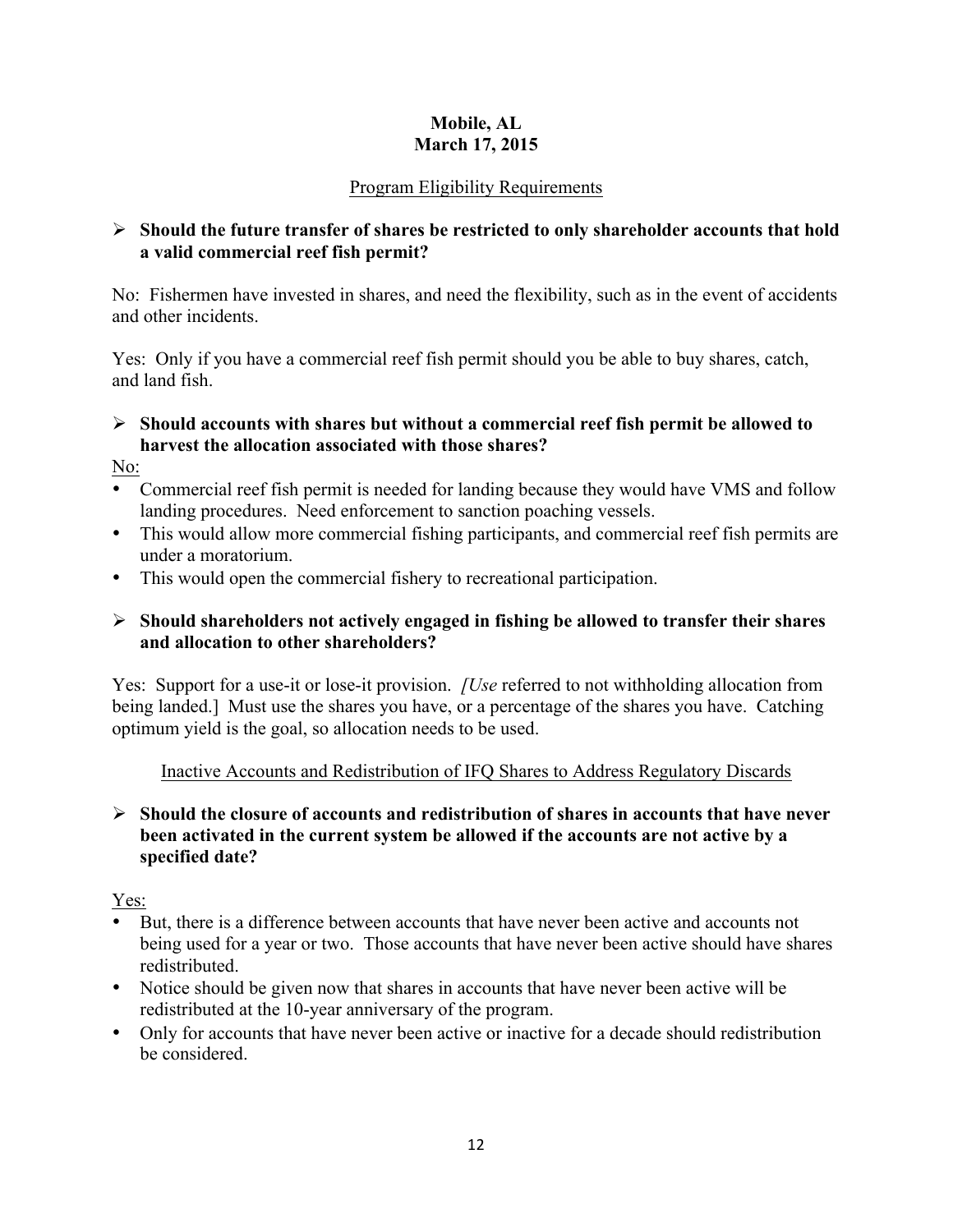### Ø **Should shares be redistributed from inactive accounts to those with no or small shares or to new entrants to reduce regulatory discards?**

### No:

- Redistributed shares should not just be given away. Shareholders earned their fish by landings history or they have invested in buying shares. Supports redistribution for discards.
- If additional fees are considered for the commercial sector, consider using value from the shares to be redistributed from inactive accounts.
- For redistribution have NMFS establish permit banks to sell allocations to increase cost recovery funds for law enforcement.
- Providing for new entrants is not a concern at this time.
- Distribute shares in equal amounts or according to their share percentage, but only among snapper IFQ shareholders. Providing allocation for red snapper discards in one area means less allocation and more discards in other areas. It may be possible to exchange allocation between species.
- Shares should stay within the red snapper fishery.

## Full retention requirements to address regulatory discards

## Ø **Should the commercial red snapper minimum size limit be removed, requiring commercial fishermen to retain all caught red snapper?**

- No:
- There may not be a market for smaller fish.
- Non-IFQ commercial fishermen catch red snapper, too. So, there would not be sufficient allocation.

Yes: There is a market for small fish and good prices for them, so support for eliminating minimum size limit, but not full retention.

## Ø **Should the full retention of all commercially caught red snapper be required?**  No:

- Should be fishermen's choice for what kind of fish they want to keep.
- People may not be willing to sell their allocation(s).

Yes: Support for the idea but difficult to do.

# Caps on the Use or Possession of IFQ Shares and Allocation

### Ø **Should caps on the amount of IFQ allocation held by and entity or landed by a single vessel be established?**

No: Opposed to caps on annual allocation for vessels or a single entity.

### Ø **Should a cap on the amount of shares or allocation a non-reef fish permitted shareholder may possess be established?**

No: This would affect investment in the fishery among related accounts.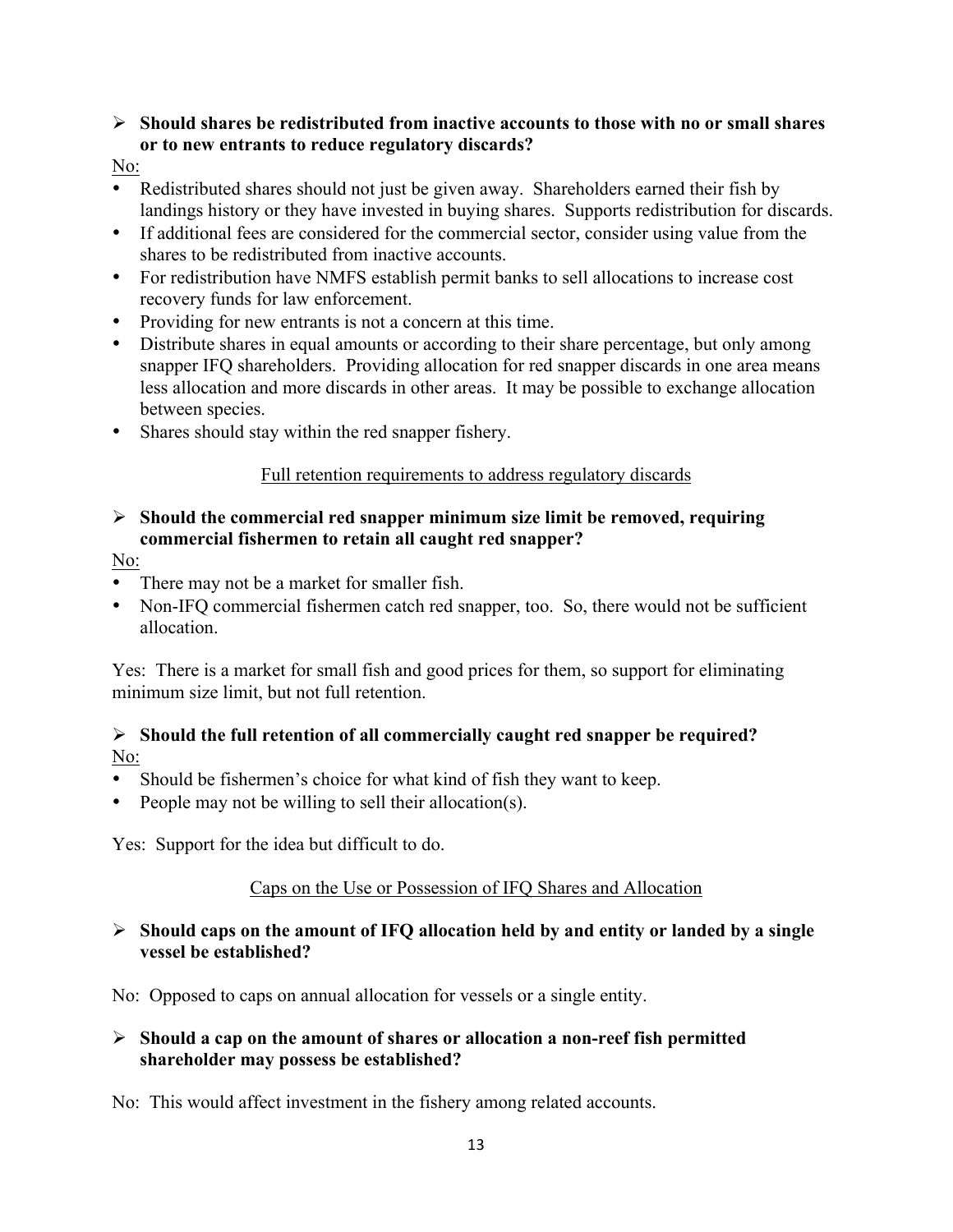## Requirements for the Use of Shares and Allocation

#### **Should restrictions be placed on the sale of IFQ allocation and shares?** No:

- Selling allocation should be allowed.
- Selling allocation means the fish still get caught. What does it matter who catches them?

# Mid-Year Quota Changes

## Ø **Should a portion of shareholders' allocation be withheld at the beginning of the year if a mid-year quota reduction is expected?**

No:

- Quota increases and decreases should only happen at the beginning of the year. Do not allow a mid-year quota increase or decrease, for either the commercial or recreational sectors. Distribution of quota at the beginning of the year only brings stability to the market.
- Another person agreed, but felt quota changes should occur at the beginning of the year for the commercial sector, only.

## Enforcement of all Reef Fish Landings

Ø **Should all commercial reef fish vessels be required to hail-in, even if they are not landing IFQ species?**

Yes:

- Provided the IFO participants are not charged for it.
- This would protect IFQ program participants.
- But, this could burden law enforcement resources, so their funding needs to be increased.

### Additional Issues

General comments

- Happy with current program, so why change it?
- The discard problem is because of too many red snapper in certain areas of the Eastern Gulf.
- None of the proposed changes will help with the program or the recovery of the fishery.
- To do many of these changes NMFS would need to identify related accounts who are actively involved in fishing and who are investors.

#### **Panama City, FL March 18, 2015**

### Program Eligibility Requirements

# Ø **Should the future transfer of shares be restricted to only shareholder accounts that hold a valid commercial reef fish permit?**

No:

• Everyone should have a chance to enter the program.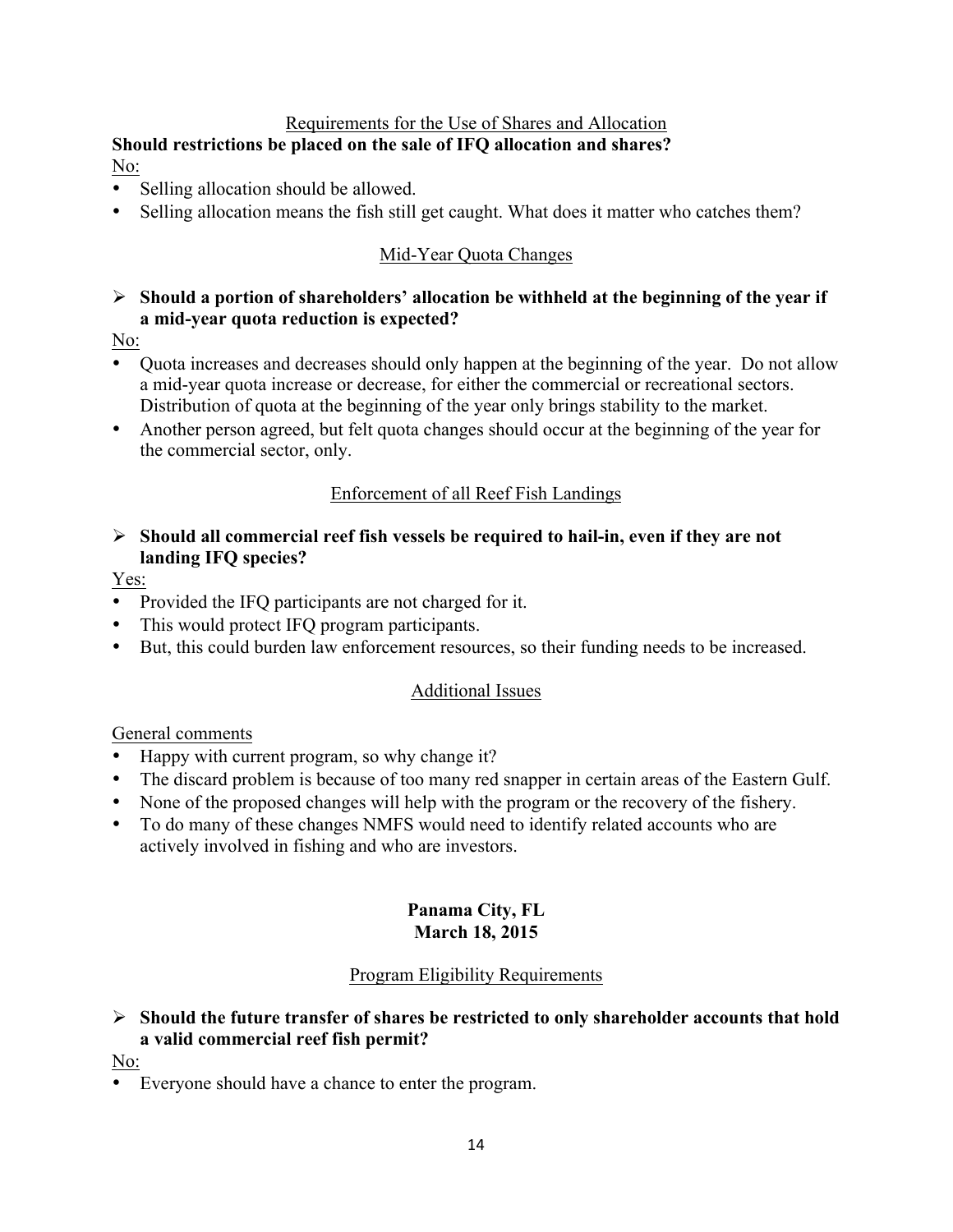- Once you let the public buy shares, no restrictions should be put on their ability to receive full compensation for the use of their shares.
- Should require a commercial reef fish permit, except could impact fish houses' ability to keep allocation on hand for vessels that offload.
- Requiring shareholders to have a commercial reef fish permit will keep the fish in the fishery, but that would result in fishermen selling their boats and keeping their permits, resulting in a de facto fleet reduction.
- The program is working well, so why change it?

## Yes:

- The program is working great, but there are issues that need to be addressed on permit eligibility.
- Support the requirement to have a reef fish permit; reducing overcapacity is a goal of the program, so fleet reduction would be beneficial.

### Ø **Should accounts with shares, but without a commercial reef fish permit be allowed to harvest the allocation associated with those shares?**

No:Attendees do not support this suggestion.

Ø **Should shareholders not actively engaged in fishing be allowed to transfer their shares and allocation to other shareholders?**

Yes:

- There was support because fish houses need fish for bycatch and small shareholders, and it would benefit retiring fishermen.
- Leasing helps reduce discards, helps other fishermen, and those who do not hold shares.

### Inactive Accounts and Redistribution of IFQ Shares to Address Regulatory Discards

Ø **Should the closure of accounts and redistribution of shares in accounts that have never been activated in the current system be allowed if the accounts are not active by a specified date?**

Yes: Attendees support this suggestion.

## Ø **Should shares be redistributed from inactive accounts to those with no or small shares or to new entrants to reduce regulatory discards?**

No:

- Does not support giving new entrants shares in the red snapper IFO program. If going to give away shares, put a moratorium on selling shares to anyone.
- Historical participants should be considered for the distribution of shares from inactive accounts.

Yes:

• It would help new entrants and small shareholders. There is a need for small shareholders to obtain more shares.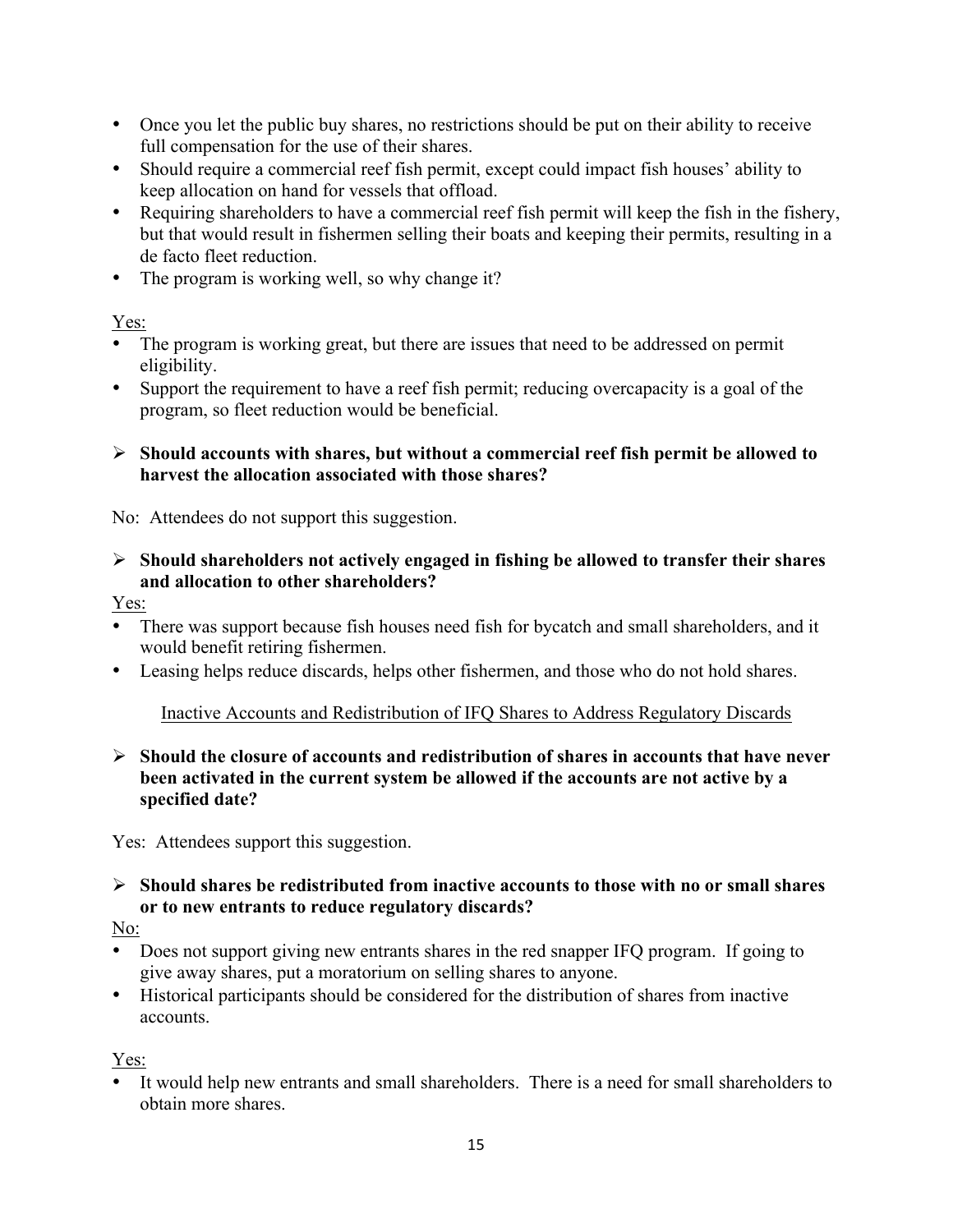- Support redistribution of shares for small shareholders to account for regulatory discards.
- To do so, set up a pool of fish with the quota from inactive accounts, from which small shareholders and new entrants can buy shares. (Based on the Pacific Northwest federal fishery program.)
- Qualifiers for small shareholders and new entrants would be used for a federal IFQ bank.
- Some form of cap needs to be considered on the amount financed to new entrants and small shareholders.

Suggested criteria of a new entrant or small shareholder:

- Must have a reef fish permit and would not be allowed to lease fish.
- Don't prohibit a new entrant or small shareholder to lease their quota.
- New entrants and small shareholders are those who own shares equal to or less than 2,500 lbs.
- Own or lease a fishing vessel, and actively engage in reef fishing for a minimum of 24 months.

### Full retention requirements to address regulatory discards

### Ø **Should the commercial red snapper minimum size limit be removed, requiring commercial fishermen to retain all caught red snapper?**

### No:

- Sounds like a good idea, but hard to execute and impractical.
- Discard mortality is a by-product of not having enough allocation.

Yes:

- Eliminate it; there is no biological reason to have a 13" size limit.
- Create a quota bank for fishermen to use for smaller fish that would now be retained, which would offset and reduce the dead discard uncertainty buffer [that is built into the red snapper quota].

# Ø **Should the full retention of all commercially caught red snapper be required?**

No:

- There would be no way to stay within the available allocation. Discard mortality is a byproduct of not having enough allocation.
- Have tried this in trawling, when fishermen have no control of what is coming over the rail.
- Would not be possible if had a choke species closure, where capture of another species is prohibited.

Yes: Full retention could work if increase the quota substantially (to 18mp).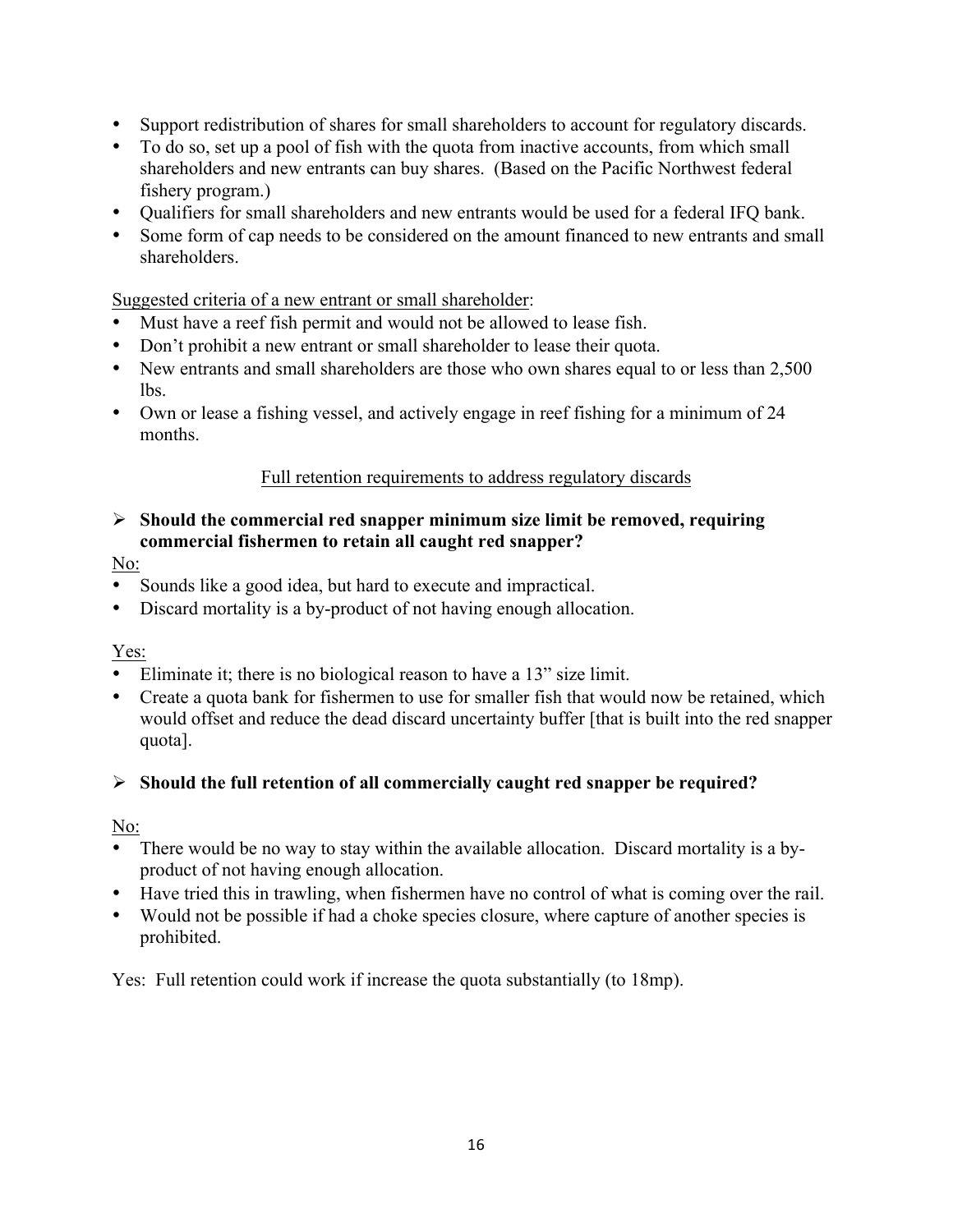## Caps on the Use or Possession of IFQ Shares and Allocation

### Ø **Should caps on the amount of IFQ allocation held by and entity or landed by a single vessel be established?**

- No:
- This would negatively affect the market.
- Allocation caps would be detrimental to the industry because wholesalers need a reliable, steady supply of product.
- Caps can be circumvented.

### Ø **Should a cap on the amount of shares or allocation a non-reef fish permitted shareholder may possess be established?**

No: Not necessary at this time. Such a provision could be needed in future, and if so would be addressed then.

### Requirements for the Use of Shares and Allocation

### Ø **Should use-it or lose-it provisions be established?**

No: Unless distributed allocation is not being harvested, this is not needed.

### Ø **Should restrictions be placed on the sale of IFQ allocation and shares?** No.

### Ø **Should unused IFQ allocation be allowed to roll-over for use in the following year?** No:

- This could complicate the process and harm the market.
- For conservation reasons, it's okay to leave a little extra fish in the water at the end of the year.
- This could affect the quota for the following year.

Yes: Could establish a provision for people who buy allocation ("lease fish") to have a buffer of 10% of their on-board poundage. Those accounts would start with a negative balance at the beginning of the next year.

# Ø **Should a "lease-to-own" provision be considered?**

No:

- Concern that shareholders would be forced to give up their shares.
- Could reduce availability of quota to new entrants and small shareholders because shareholders don't want to give up shares.
- Some of this may already be going on among private entities. NMFS should not be a part of these private business transactions.

Yes: If we could track new entrants or small shareholders leasing allocation, give those who regularly buy allocation priority access to any new or unused fish that become available.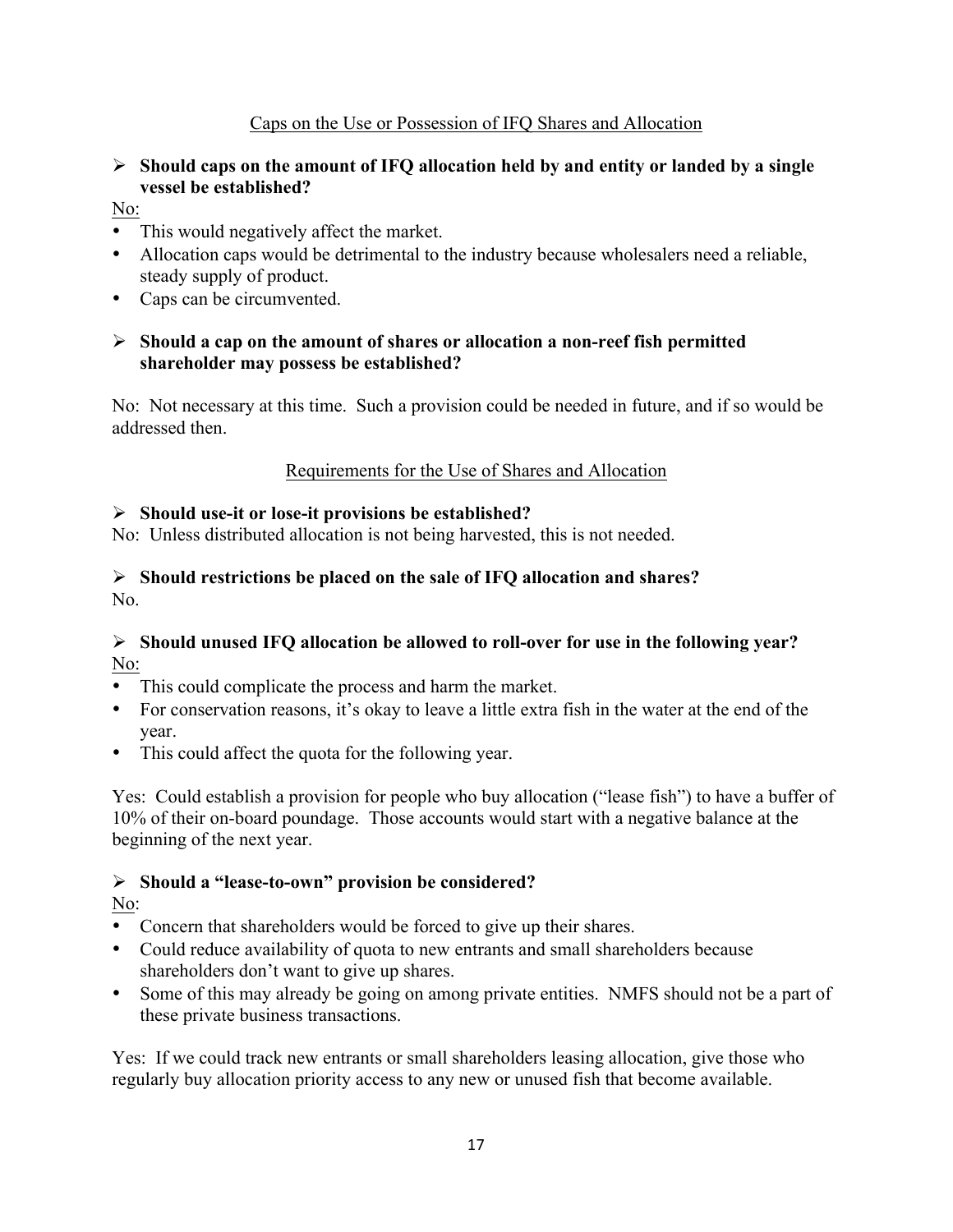# Mid-Year Quota Changes

## Ø **Should a portion of shareholders' allocation be withheld at the beginning of the year if a mid-year quota reduction is expected?**

- No:
- This could hurt small fishermen.
- If a quota decrease occurs, deduct it from the following year's quota.

## Enforcement of all Reef Fish Landings

### Ø **Should all commercial reef fish vessels be required to hail-in, even if they are not landing IFQ species?**

No: Recreational sector does not have such a requirement.

Yes:

- But, don't require reef fish vessels not carrying IFQ species to land at approved locations. Do require them to declare the landing sites.
- Require a simple landing notification without species information, and then do random checks instead. This keeps honest people honest and less honest people a little less dishonest.

# Additional Issues

General comments

The IFQ program has stabilized the fishery.

The current IFQ program is working for now.

No need for Amendment 36, program is working fine.

There would be negative consequences in further micromanaging the fishery.

### Price caps on selling allocation

- Establish a cap to the price of allocation ("lease price") of not more than 50% (or some other value) of the ex-vessel price. The rationale is it would possibly slow down the people (brokers) who are buying allocation strictly to resell the allocation to others.
	- Could have a problem because you don't always know the ex-vessel price.
- Opposes putting caps on the sale of allocation ("lease prices") because the system is based on the free market and the prices could only be supported by whatever the leasee is willing to pay.
- It hurts everyone if a cap is put on allocation price because it hurts the supply.
- Price controls established by the government have never worked.
- Price controls can be easily circumvented.

### Grace period for acquiring allocation

If bringing in red snapper without allocation, allow vessels to obtain the allocation to cover the poundage within a 30-day time limit with a maximum amount of 200 lbs. If can't obtain allocation, the value of the fish is forfeit and turned over to NMFS. Limit the frequency this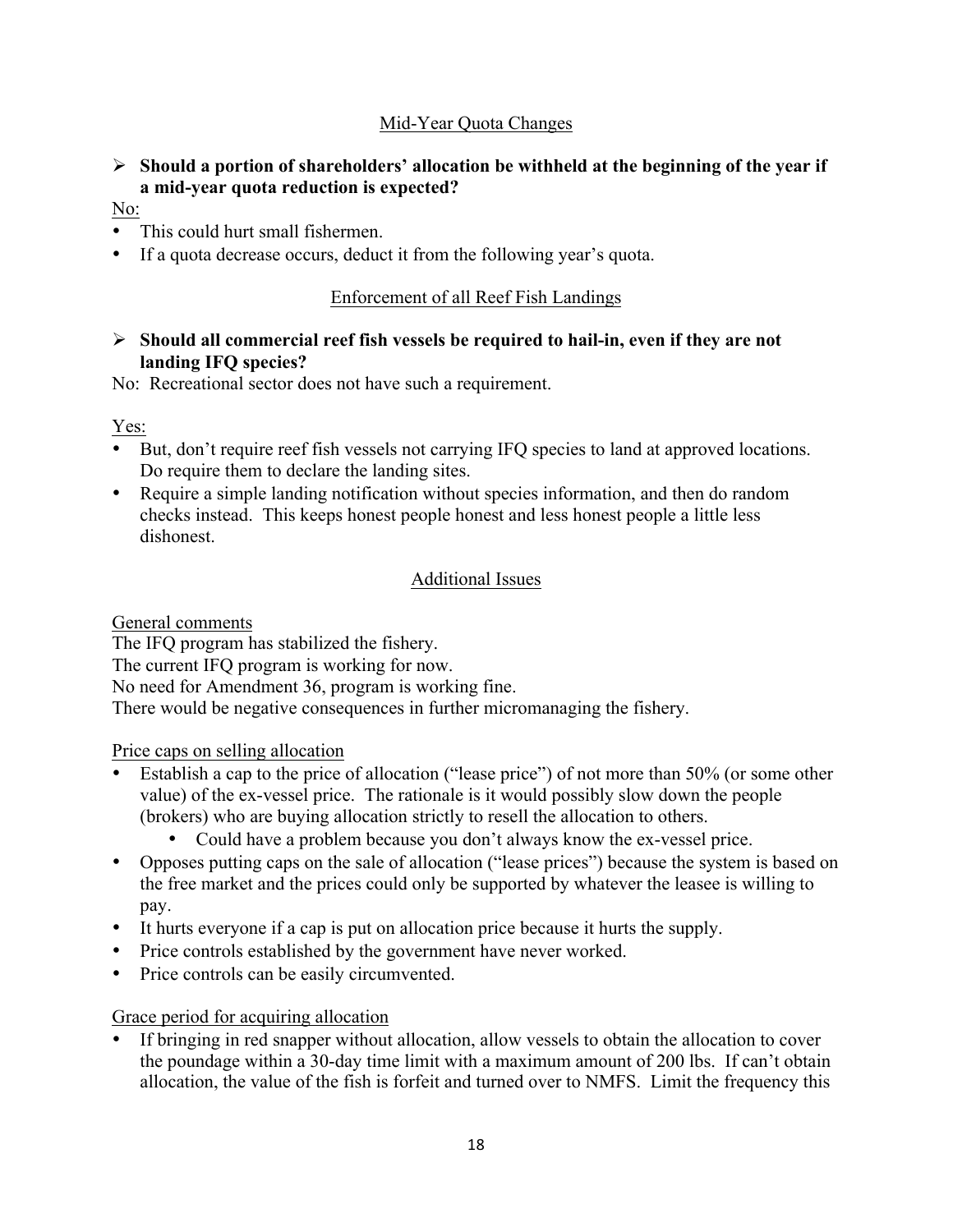provision could be used. Or, prohibit a vessel from returning to fish until allocation has been acquired to cover fish caught on a previous trip.

# **St. Petersburg, FL March 24, 2015**

# Program Eligibility Requirements

# Ø **Should the future transfer of shares be restricted to only shareholder accounts that hold a valid commercial reef fish permit?**

## No:

- This item originated from a previous concern for a problem that has not materialized. Fishermen were concerned that shareholders would "sit on" and not fish distributed allocation.
- Realization the fishermen are aging, and after 5 years the fishery opened up, without issue. Changing things around now will add an element of uncertainty into the program.
- Status quo adds stability to the program.
- Program is a market-based fishery and is currently reducing overcapitalization. The program is working as it should.
- The fishermen are seeing problems (bycatch in the eastern gulf) and fixing the problems themselves. They are being proactive (i.e., industry-sponsored quota banks have been established for bycatch).
- As long as the shares are available on the open market, it is acceptable. It does not matter who owns the shares.
- Ø **Should accounts with shares but without a commercial reef fish permit be allowed to harvest the allocation associated with those shares?**

# No:

- Allowing someone without a reef fish permit to land allocation makes no sense. It would be hard to enforce. They would need to have VMS, and all other fishing requirements. It would disassemble the whole program. Too confusing. To land commercial fish, they would be required to have everything the commercial fishermen need to have.
- Promotes overcapitalization.
- Does not align with the goals of the program.
- Does not align with the purpose and need of Amendment 36.
- Provisions are already in place that define a commercial fishing boat.
- Reef fish permits are under moratorium for a good reason.

# Ø **Should shareholders not actively engaged in fishing be allowed to transfer their shares and allocation to other shareholders?**

# Yes:

- It promotes flexibility in the program and helps people who do not have allocation to be able to buy it for bycatch purposes.
- Fishermen depend on people with allocation who are not fishing to support other fishermen's fishing and bycatch.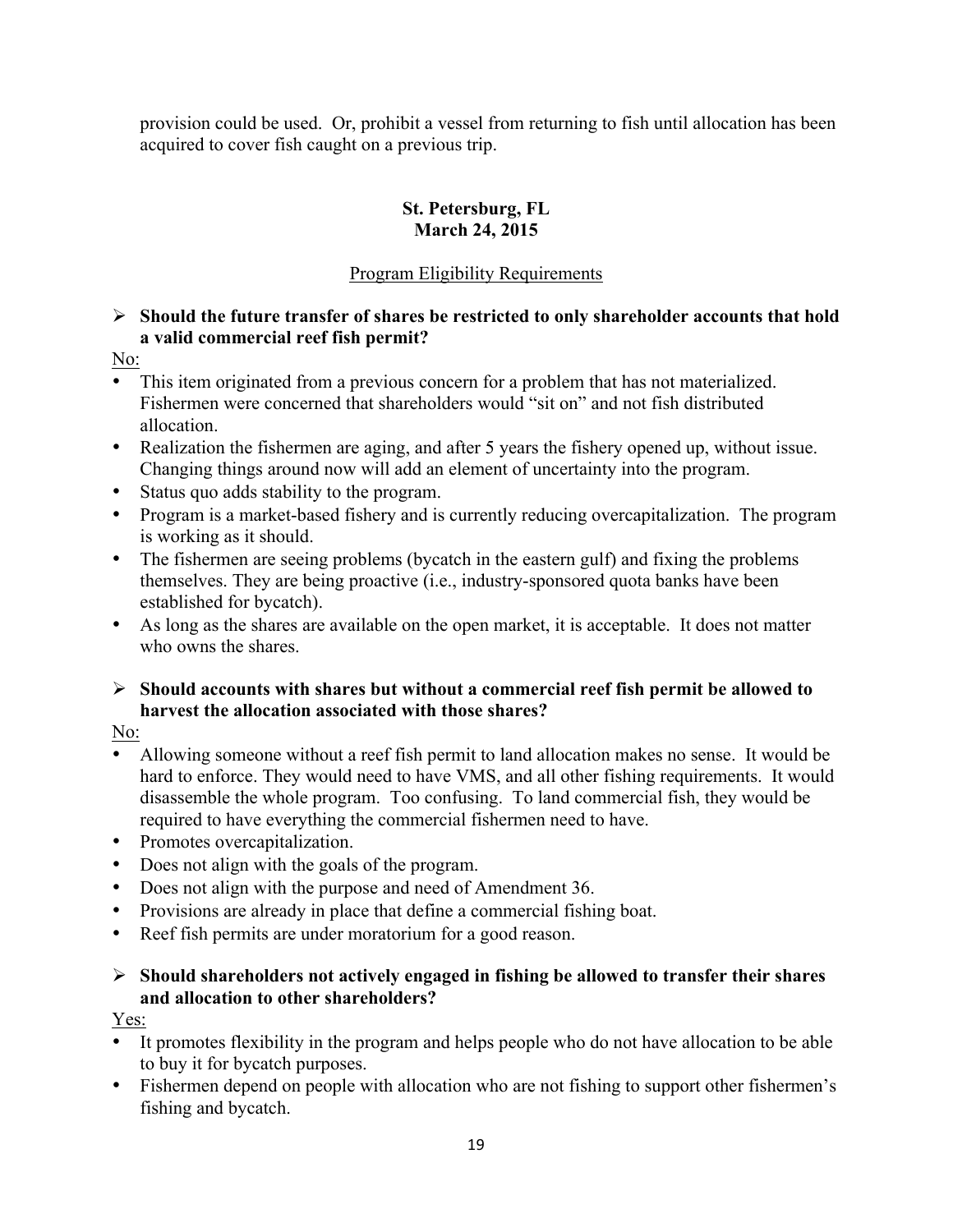- Fishermen need to be able to buy allocation ("lease") from someone who has some.
- If someone is required to fish their allocation, they will do so. Then, others will no longer be able to buy that allocation ("lease") from them, which will increase dead discards.
- Businesses have built stable business plans, and if you start to restrict one component of it, then you hurt the business plan.

# Inactive Accounts and Redistribution of IFQ Shares to Address Regulatory Discards

### Ø **Should the closure of accounts and redistribution of shares in accounts that have never been activated in the current system be allowed if the accounts are not active by a specified date?**

## Yes:

- Close accounts after a reasonable period of time. In the interim, distribute the allocation among the current shareholders proportionately. Shareholders of the inactive accounts would be notified, but in the meantime, the allocation would not be wasted. Distributing the allocation would make people take action in activating their accounts.
- Notify inactive account shareholders that shares or allocation will be redistributed to established industry quota banks.
- Ø **Should shares be redistributed from inactive accounts to those with no or small shares or to new entrants to reduce regulatory discards?**

## No:

- If we are going to define a new entrant, use definition from the loan program.
- New entrants should not be given preferential treatment. Redistribute shares from inactive accounts proportionately among the grouper IFQ shareholders (assists with bycatch).

### Full retention requirements to address regulatory discards

### Ø **Should the commercial red snapper minimum size limit be removed and commercial fishermen be required to retain all caught red snapper?**

# No:

- Keep status quo.
- Doing both of these together would reduce discards. Of all the suggestions in the document, these are the only two that reduce discards. If this could reduce discards substantially, it could increase allowable yield by reducing the discard assumption in the assessment process. Current mortality assumption is 20%. This proposed mortality assumption is 100%.
- Full retention could create problems with SPR.
- If you want to decrease discards, you must promote the transferring of allocation (leasing).
- The fishermen are using allocation sparingly. They are using it for bycatch (eastern gulf), and not for targeting red snapper. They are managing the bycatch.

# Yes:

- For those who want electronic monitoring, full retention should speed up the implementation process.
- To get rid of discards, every fish caught needs to be landed and sold. Fish caught above allocation should be kept and sold with the money from the sale of the fish going into a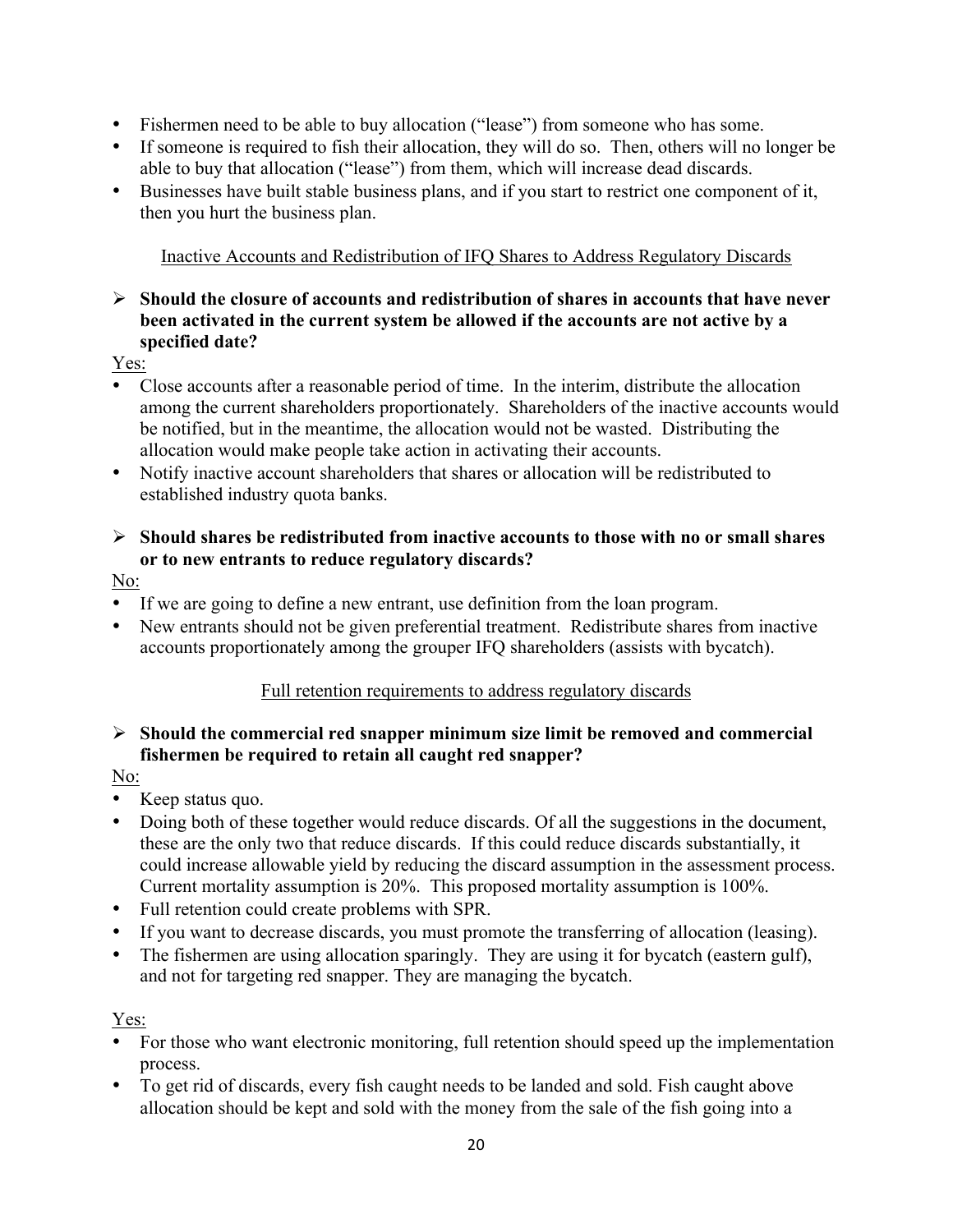government account. The fisherman has 30 days to find allocation with no fine/penalty. If he can't cover the allocation, the government gets the funds which go towards the costs of the program or improvements in the program.

# Caps on the Use or Possession of IFQ Shares and Allocation

# Ø **Should new caps on the use or possession of IFQ shares and allocation be established?** No:

- No caps should be established. All allocation should be available for sale to fishermen and get fished. Don't muck up the system.
- Caps do not promote conservation.

# Requirements for the Use of Shares and Allocation

# Ø **Should use-it or lose-it provisions be established?**

No:

- Supports being able to use the allocation distributed from one's shares, or to sell it (allocation) to other fishermen that have a reef fish permit.
- Every year, some allocation is left on the table, and they don't want to lose it through additional restrictions.

### Ø **Should restrictions be placed on the sale of IFQ allocation and shares?** No:

- Investment in the program has been heavy by fishermen. Why should they have restrictions imposed on them?
- It does not help conservation.
- It would restrict new entrants and those who are retiring and getting out of the fishery.
- A person might have more than one account, and restrictions would prevent him from transferring allocation between accounts.
- It does not align with the goals of the IFQ program.
- Recent discussions of restricting allocation have resulted in people fishing their allocation instead of selling it ("leasing") because they are afraid of losing their shares if they don't fish them.

# Ø **Should unused IFQ allocation be allowed to roll-over for use in the following year?** No:

- Allocation must be used by the end of the year or you lose it. Keep status quo.
- Unused allocation builds the stock for the following year, which increases the quota. It's a good conservation method for the future.

Yes: Banking and borrowing may be an appropriate use for rollover of unused allocation, for the individual or the fleet as a whole.

# Ø **Should a "lease-to-own" provision be considered?**

No: